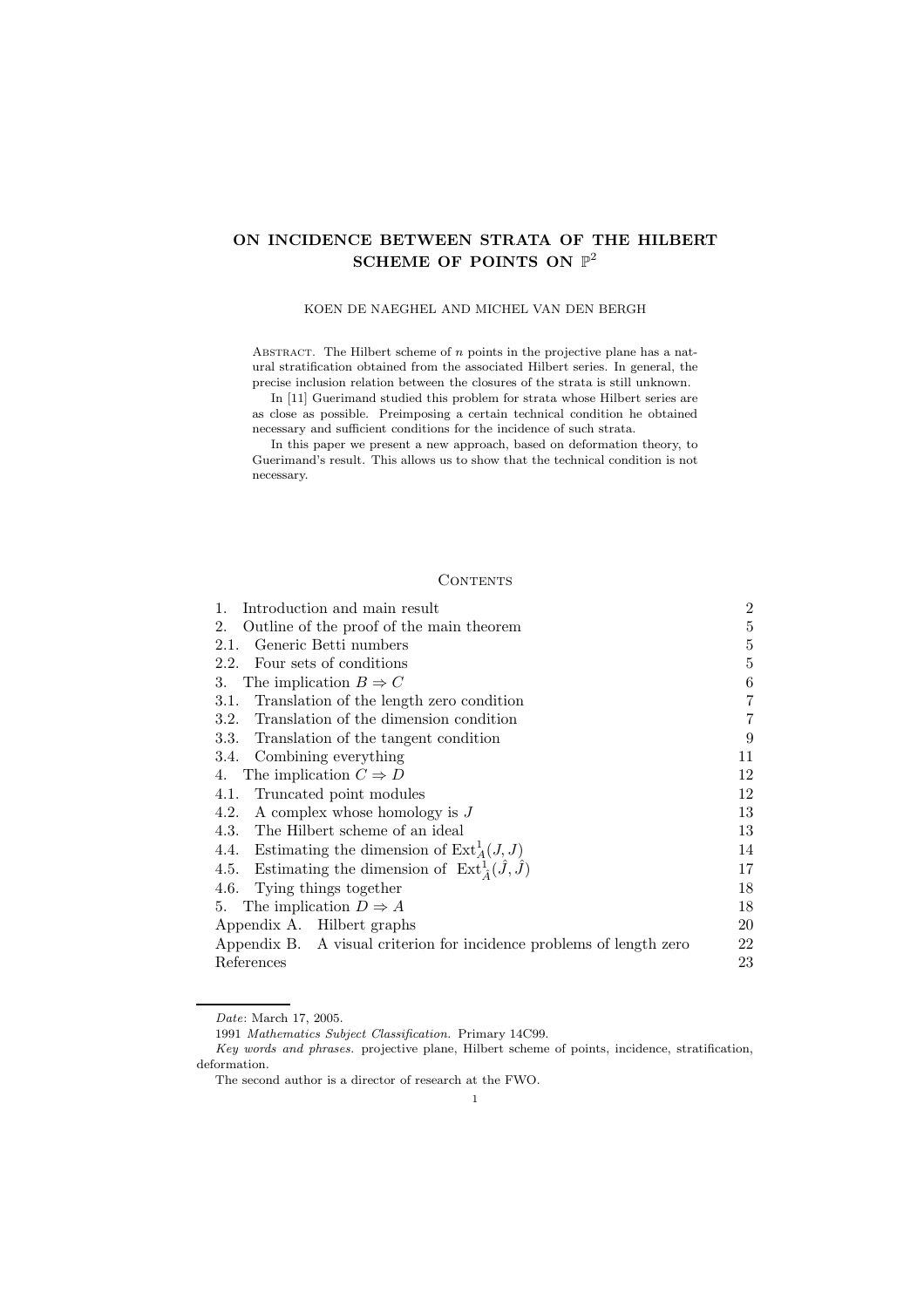### 1. Introduction and main result

Below k is an algebraically closed field of characteristic zero and  $A = k[x, y, z]$ . We will consider the Hilbert scheme  $\mathrm{Hilb}_{n}(\mathbb{P}^{2})$  parametrizing zero-dimensional subschemes of length n in  $\mathbb{P}^2$ . It is well known that this is a smooth connected projective variety of dimension 2n.

Associated to  $X \in \text{Hilb}_n(\mathbb{P}^2)$  there is an ideal  $\mathcal{I}_X \subset \mathcal{O}_{\mathbb{P}^2}$  and a graded ideal  $I_X = \bigoplus_n H^0(\mathbb{P}^2, \mathcal{I}_X(n)) \subset A$ . The Hilbert function  $h_X$  of X is the Hilbert function of the graded ring  $A(X) = A/I_X$ . Classically  $h_X(m)$  is the number of conditions for a curve of degree m to contain X. Clearly  $h_X(m) = n$  for  $m \gg 0$ .

It seems Castelnuovo was the first to recognize the utility of the difference function (see [5])

$$
s_X(m) = h_X(m) - h_X(m-1)
$$

Thus  $s_X(m) = 0$  for  $m \gg 0$ . Knowing  $s_X$  we can reconstruct  $h_X$ .

It is known [5, 8, 10] that a function h is of the form  $h_X$  for  $X \in \text{Hilb}_n(\mathbb{P}^2)$  if and only if  $h(m) = 0$  for  $m < 0$  and  $h(m) - h(m - 1)$  is a so-called *Castelnuovo* function of weight n.

A Castelnuovo function [5] by definition has the form

$$
(1.1) \ \ s(0) = 1, s(1) = 2, \dots, s(\sigma - 1) = \sigma \text{ and } s(\sigma - 1) \ge s(\sigma) \ge s(\sigma + 1) \ge \dots \ge 0.
$$

for some integer  $\sigma > 0$ , and the weight of s is the sum of its values.

It is convenient to visualize  $s$  using the graph of the staircase function

$$
F_s : \mathbb{R} \to \mathbb{N} : x \mapsto s(\lfloor x \rfloor)
$$

and to divide the area under this graph in unit squares. We will call the result a Castelnuovo diagram which, if no confusion arises, we also refer to as  $sx$ .

In the sequel we identify a function  $f : \mathbb{Z} \to \mathbb{C}$  with its generating function  $f(t) = \sum_{n} f(n)t^{n}$ . We refer to  $f(t)$  as a polynomial or a series depending on whether the support of  $f$  is finite or not.

**Example 1.1.**  $s(t) = 1 + 2t + 3t^2 + 4t^3 + 5t^4 + 5t^5 + 3t^6 + 2t^7 + t^8 + t^9 + t^{10}$  is a Castelnuovo polynomial of weight 28. The corresponding diagram is



We refer to a series  $\varphi$  for which  $\varphi = h_X$  for some  $X \in \text{Hilb}_n(\mathbb{P}^2)$  as a Hilbert function of degree n. The set of all Hilbert functions of degree  $n$  (or equivalently the set of all Castelnuovo diagrams of weight n) will be denoted by  $\Gamma_n$ .

For  $\varphi, \psi \in \Gamma_n$  we have that  $\psi(t) - \varphi(t)$  is a polynomial, and we write  $\varphi \leq \psi$  if its coefficients are non-negative. In this way  $\leq$  becomes a partial ordering on  $\Gamma_n$ and we call the associated directed graph the Hilbert graph, also denoted by  $\Gamma_n$ .

If  $s, t \in \Gamma_n$  are Castelnuovo diagrams such that  $s \leq t$  then it is easy to see that t is obtained from s by making a number of squares "jump to the left" while, at each step, preserving the Castelnuovo property.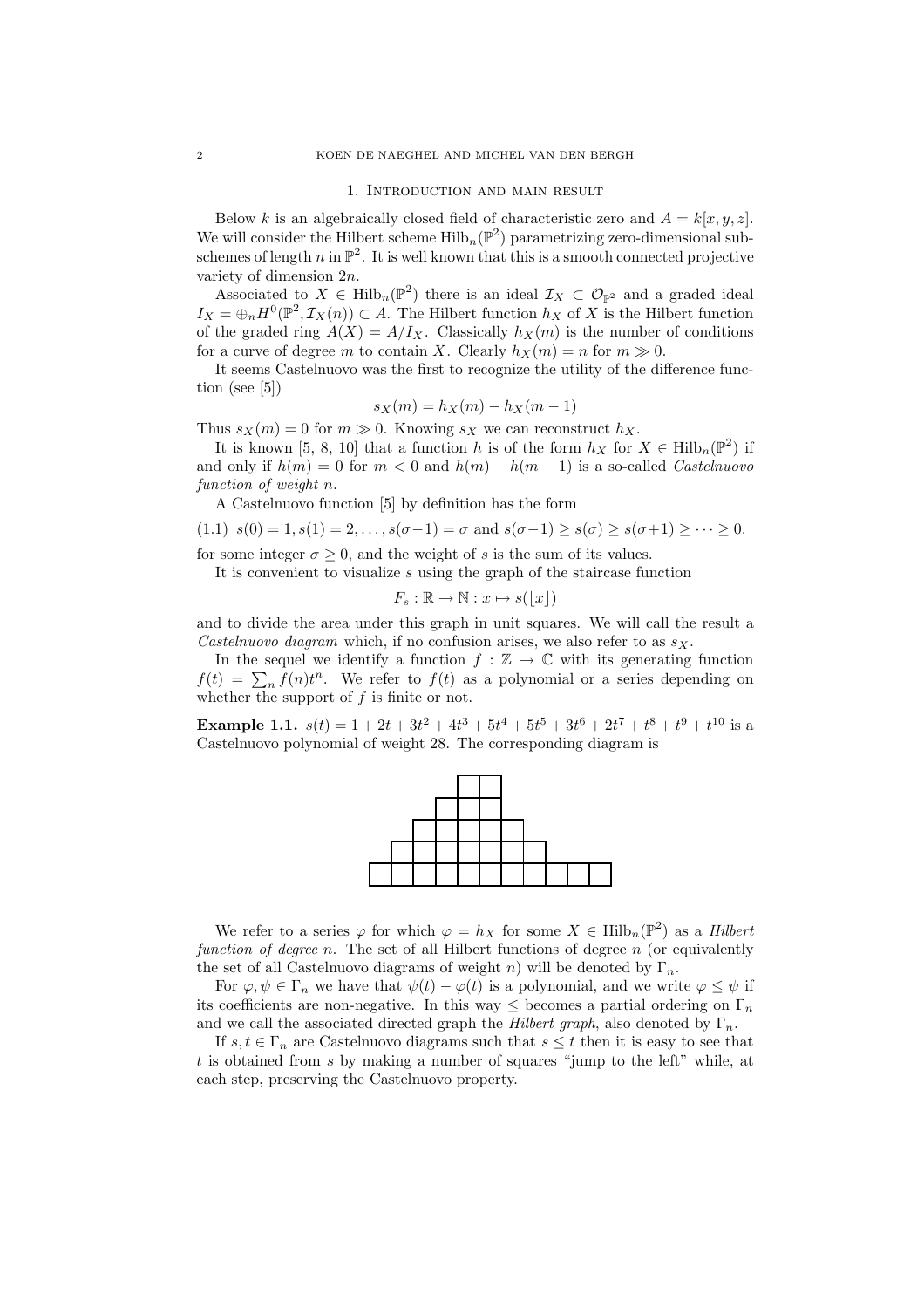Example 1.2. There are two Castelnuovo diagrams of weight 3.



These distinguish whether three points are collinear or not. The corresponding Hilbert functions are  $1, 2, 3, 3, 3, 3, \ldots$  and  $1, 3, 3, 3, 3, 3, \ldots$ 

*Remark* 1.3. The number of Castelnuovo diagrams with weight n is equal to the number of partitions of  $n$  with distinct parts (or equivalently the number of partitions of  $n$  with odd parts) [7]. In loc. cit. there is a table of Castelnuovo diagrams of weight up to 6 as well as some associated data. The Hilbert graph is rather trivial for low values of *n*. The case  $n = 17$  is more typical (see Appendix A).

Hilbert functions provide a natural stratification of the Hilbert scheme. For any Hilbert function  $\psi$  of degree n one defines a smooth connected subscheme [7, 9]  $H_{\psi}$ of  $\mathrm{Hilb}_{n}(\mathbb{P}^{2})$  by

$$
H_{\psi} = \{ X \in \text{Hilb}_n(\mathbb{P}^2) \mid h_X = \psi \}.
$$

The family  $\{H_{\psi}\}_{\psi \in \Gamma_n}$  forms a stratification of  $\mathrm{Hilb}_n(\mathbb{P}^2)$  in the sense that

$$
\overline{H_{\psi}} \subset \bigcup_{\varphi \leq \psi} H_{\varphi}
$$

It follows that if  $H_{\varphi} \subset \overline{H_{\psi}}$  then  $\varphi \leq \psi$ . The converse implication is in general false and it is still an open problem to find necessary and sufficient conditions for the existence of an inclusion  $H_{\varphi} \subset \overline{H_{\psi}}$  [2, 3, 4, 13]. This problem is sometimes referred to as the incidence problem.

Guerimand in his PhD-thesis [11] introduced two additional necessary conditions for incidence of strata which we now discuss.

(1.2) the dimension condition: 
$$
\dim H_{\varphi} < \dim H_{\psi}
$$

This criterion can be used effectively since there are formulas for dim  $H_{\psi}$  [7, 9].

The tangent function  $t_{\varphi}$  of a Hilbert function  $\varphi \in \Gamma_n$  is defined as the Hilbert function of  $\mathcal{I}_X \otimes_{\mathbb{P}^2} \mathcal{I}_{\mathbb{P}^2}$ , where  $X \in H_\varphi$  is generic. Semi-continuity yields:

(1.3) the tangent condition: 
$$
t_{\varphi} \ge t_{\psi}
$$

Again it is possible to compute  $t_{\psi}$  from  $\psi$  (see [11, Lemme 2.2.4] and also Proposition 3.3.1 below).

Let us say that a pair of Hilbert functions  $(\varphi, \psi)$  of degree n has length zero if  $\varphi < \psi$  and there are no Hilbert functions  $\tau$  of degree n such that  $\varphi < \tau < \psi$ <sup>1</sup>. It is easy to see  $(\varphi, \psi)$  has length zero if and only if the Castelnuovo diagram of  $\psi$  can be obtained from that of  $\varphi$  by making a minimal movevement to the left of one square [11, Proposition 2.1.7].

**Example 1.4.** Although in the following pair  $s_{\psi}$  is obtained from  $s_{\varphi}$  by moving one square, it is not length zero since  $s_{\varphi}$  may be obtained from  $s_{\psi}$  by first doing movement 1 and then 2.

<sup>1</sup>This is a minor deviation of Guerimand's definition.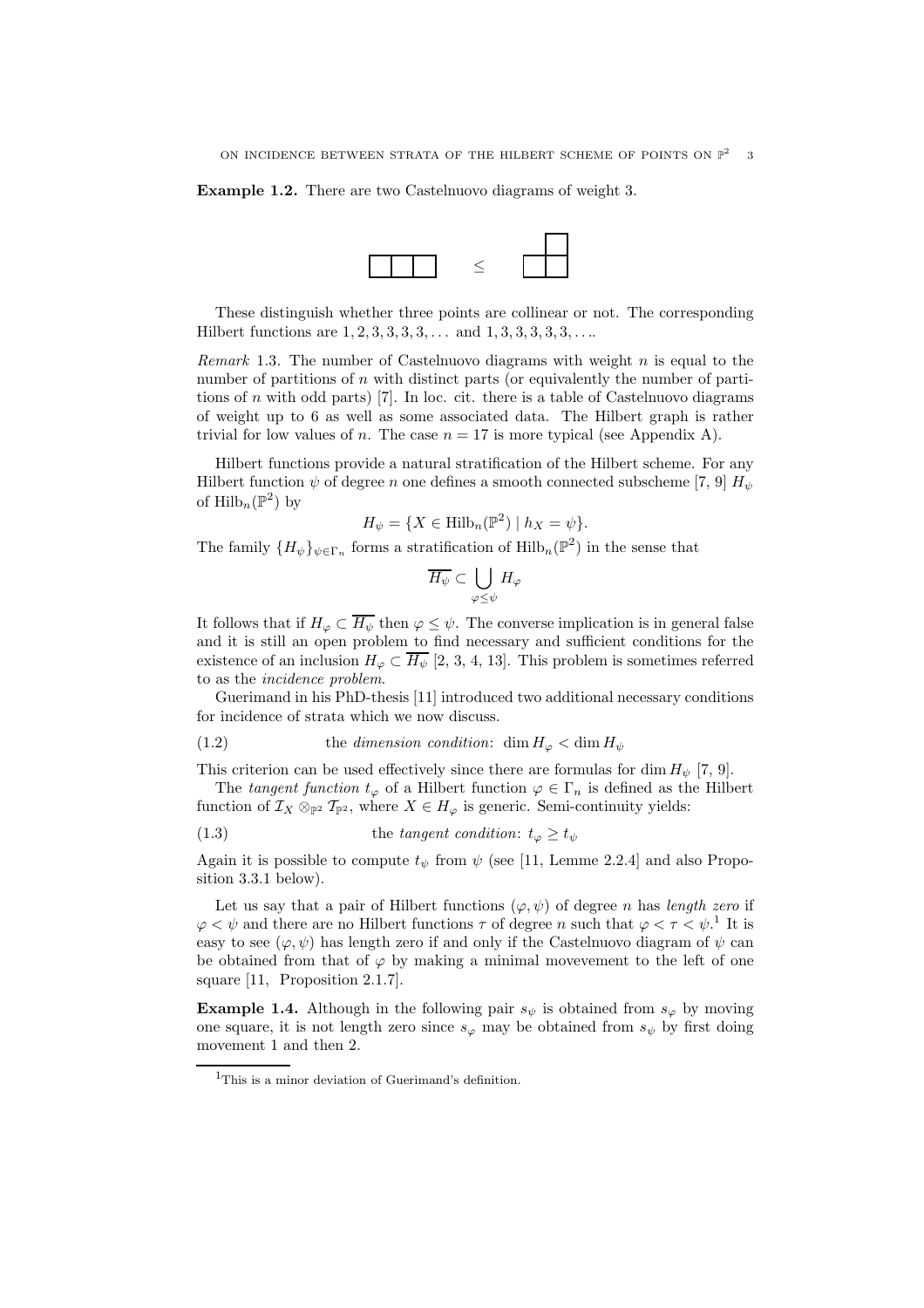

In general a movement of a square by one column is always length zero. A movement by more than one column is length zero if and only if it is of the form



## (1.4)

The dotted lines represent zero or more squares.

The following theorem is the main result of this paper.

**Theorem 1.5.** Assume that  $(\varphi, \psi)$  has length zero. Then  $H_{\varphi} \subset \overline{H_{\psi}}$  if and only if the dimension condition and the tangent condition hold.

This result may be translated into a purely combinatorial (albeit technical) criterion for the existence of an inclusion  $H_{\varphi} \subset \overline{H_{\psi}}$  (see Appendix B).

Guerimand proved Theorem 1.5 under the additional hypothesis that  $(\varphi, \psi)$  is not of "type zero". A pair of Hilbert series  $(\varphi, \psi)$  has type zero if it is obtained by moving the indicated square in the diagram below.<sup>2</sup>



The dotted lines represent zero or more squares.

From the results in Appendix B one immediately deduces

**Proposition 1.6.** Let  $\varphi, \psi$  be Hilbert functions of degree n such that  $(\varphi, \psi)$  has type zero. Then  $H_{\varphi} \subset \overline{H_{\psi}}$ .

Remark 1.7. The smallest, previously open, incidence problem of type zero seems to be

<sup>&</sup>lt;sup>2</sup>It is easy to see that this definition of type zero is equivalent to the one in [11].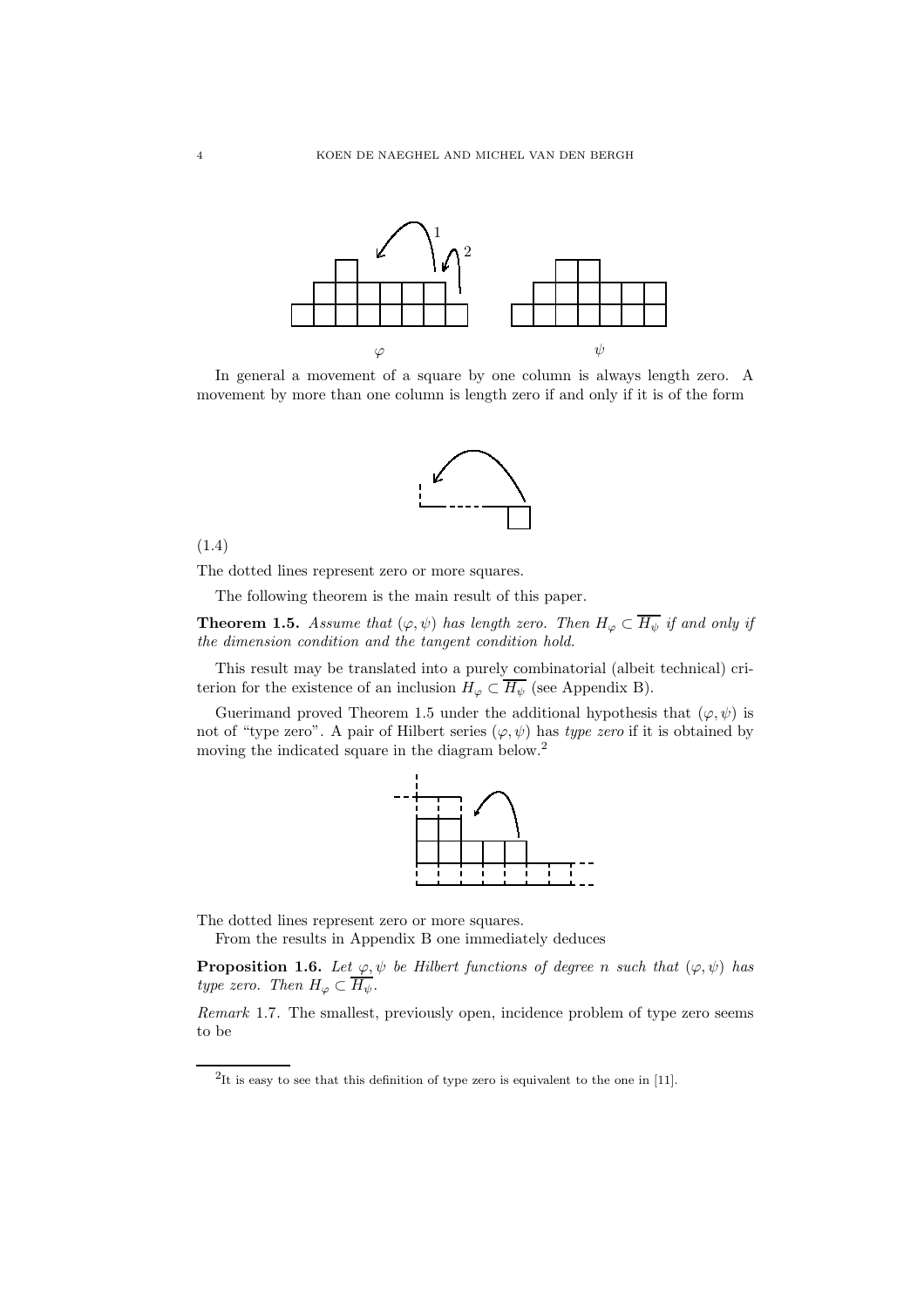

(see [11, Exemple A.4.2]).

Remark 1.8. Theorem 1.5 if false without the condition of  $(\varphi, \psi)$  being of length zero. See [11, Exemple A.2.1].

The authors became interested in the incidence problem while they were studying the deformations of the Hilbert schemes of  $\mathbb{P}^2$  which come from non-commutative geometry, see  $[15, 6, 7]$ .

It seems that the geometric methods of Guerimand do not apply in a noncommutative context and therefore we developed an alternative approach to the incidence problem based on deformation theory (see  $\S$ 2). In this approach the type zero condition turned out to be unnecessary. For this reason we have decided to write down our results first in a purely commutative setting. In a forthcoming paper we will describe the corresponding non-commutative theory.

## 2. Outline of the proof of the main theorem

Here and in the rest of this papers we work in the graded category. Thus the notations Hom, Ext etc. . . never have their ungraded meaning.

2.1. Generic Betti numbers. Let  $X \in \text{Hilb}_n(\mathbb{P}^2)$ . It is easy to see that the graded ideal  $I_X$  associated to  $X$  admits a minimal free resolution of the form

(2.1) 
$$
0 \to \bigoplus_i A(-i)^{b_i} \to \bigoplus_i A(-i)^{a_i} \to I_X \to 0
$$

where  $(a_i)$ ,  $(b_i)$  are sequences of non-negative integers which have finite support, called the graded Betti numbers of  $I_X$  (and X). They are related to the Hilbert series of  $I_X$  as

(2.2) 
$$
h_{I_X}(t) = h_A(t) \sum_i (a_i - b_i)t^i = \frac{\sum_i (a_i - b_i)t^i}{(1 - t)^3}
$$

So the Betti numbers determine the Hilbert series of  $I_X$ . For generic X (in a stratum  $H_{\psi}$ ) the converse is true since in that case  $a_i$  and  $b_i$  are not both non-zero. We will call such  $(a_i)_i$ ,  $(b_i)_i$  generic Betti numbers.

2.2. Four sets of conditions. We fix a pair of Hilbert series  $(\varphi, \psi)$  of length zero. Thus for the associated Castelnuovo functions we have

(2.3) 
$$
s_{\psi}(t) = s_{\varphi}(t) + t^{u} - t^{v+1}
$$

for some integers  $0 \lt u \lt v$ . To prove Theorem 1.5 we will show that 4 sets of conditions on  $(\varphi, \psi)$  are equivalent.

Condition A.  $H_{\varphi} \subset \overline{H_{\psi}}$ .

**Condition B.** The dimension and the tangent condition hold for  $(\varphi, \psi)$ .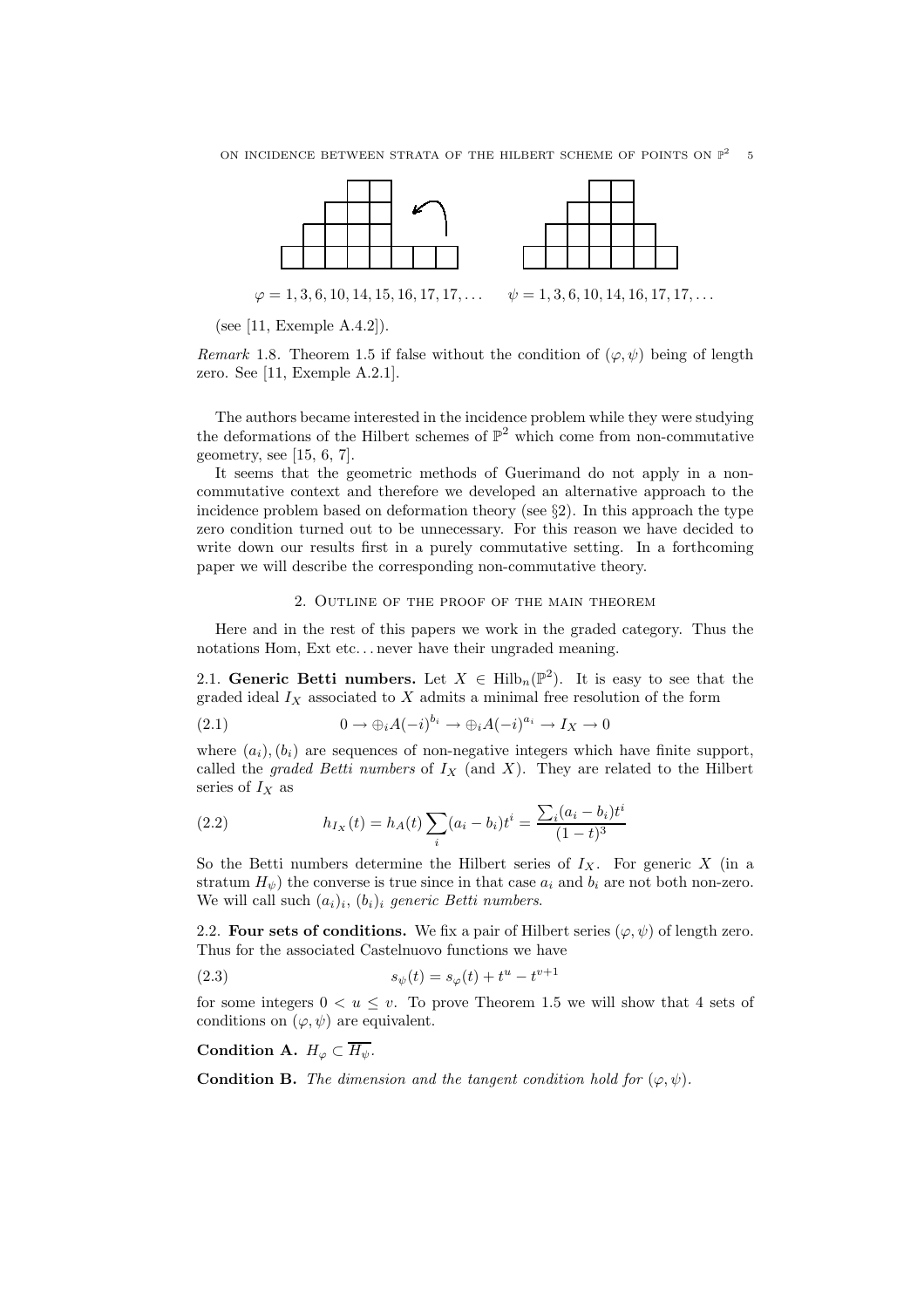Let  $(a_i)_i$  and  $(b_i)_i$  be the generic Betti numbers associated to  $\varphi$ . The next technical condition restricts the values of the Betti numbers for  $i = u, u + 1, v + 2$ ,  $v + 3$ .

Condition C.  $a_u \neq 0$ ,  $b_{v+3} \neq 0$  and

$$
\begin{cases}\nb_{u+1} \le a_u \le b_{u+1} + 1 \text{ and } b_{v+3} = a_{v+2} \\
\text{or} \\
a_u = b_{u+1} + 1 \text{ and } b_{v+3} = a_{v+2} - 1 \\
a_u = b_{u+1} + 1 \text{ and } b_{v+3} = a_{v+2} \text{ if } v \ge u+2\n\end{cases}
$$

The last condition is of homological nature. Let  $I \subset A$  be a graded ideal corresponding to a generic point of  $H_{\varphi}$ . Put

$$
\hat{A} = \begin{pmatrix} A & A \\ 0 & A \end{pmatrix}
$$

For an ideal  $J \subset I$  put

$$
\hat{J} = \begin{pmatrix} J & I \end{pmatrix}
$$

This is a right  $\hat{A}$ -module.

**Condition D.** There exists an ideal  $J \subset I$ ,  $h_J(t) = \psi$  such that

 $\dim_k \text{Ext}^1_{\hat{A}}(\hat{J}, \hat{J}) < \dim_k \text{Ext}^1_A(J, J)$ 

In the sequel we will verify the implications

$$
A \Rightarrow B \Rightarrow C \Rightarrow D \Rightarrow A
$$

Here the implication  $A \Rightarrow B$  is clear and the implication  $B \Rightarrow C$  is purely combinatorial.

The implication  $C \Rightarrow D$  is based on the observation that  $I/J$  must be a so-called truncated point module (see §4.1 below). This allows us to construct the projective resolution of J from that of I and in this way we can compute  $\dim_k \text{Ext}^1_A(J, J)$ . To compute  $\text{Ext}^1_{\hat{A}}(\hat{J}, \hat{J})$  we view it as the tangent space to the moduli-space of pairs  $(J, I).$ 

The implication  $D \Rightarrow A$  uses elementary deformation theory. Assume that D holds. Starting from some  $\zeta \in \text{Ext}^1_A(J, J)$  (which we view as a first order deformation of J), not in the image of  $\text{Ext}_{\hat{A}}(\hat{J},\hat{J})$  we construct a one-parameter family of ideals  $J_{\theta}$  such that  $J_0 = J$  and  $\text{pd } J_{\theta} = 1$  for  $\theta \neq 0$ . Since I and  $J = J_0$ have the same image in  $\text{Hilb}_n(\mathbb{P}^2)$ , this shows that  $H_{\varphi}$  is indeed in the closure of  $H_{\psi}$ .

## 3. THE IMPLICATION  $B \Rightarrow C$

In this section we translate the length zero condition, the dimension condition and the tangent condition in terms of Betti numbers. As a result we obtain that Condition B implies Condition C.

To make the connection between Betti numbers and Castelnuovo diagrams we frequently use the identities

(3.1) 
$$
\sum_{i \le l} (a_i - b_i) = 1 + s_{l-1} - s_l \quad \text{if} \quad l \ge 0
$$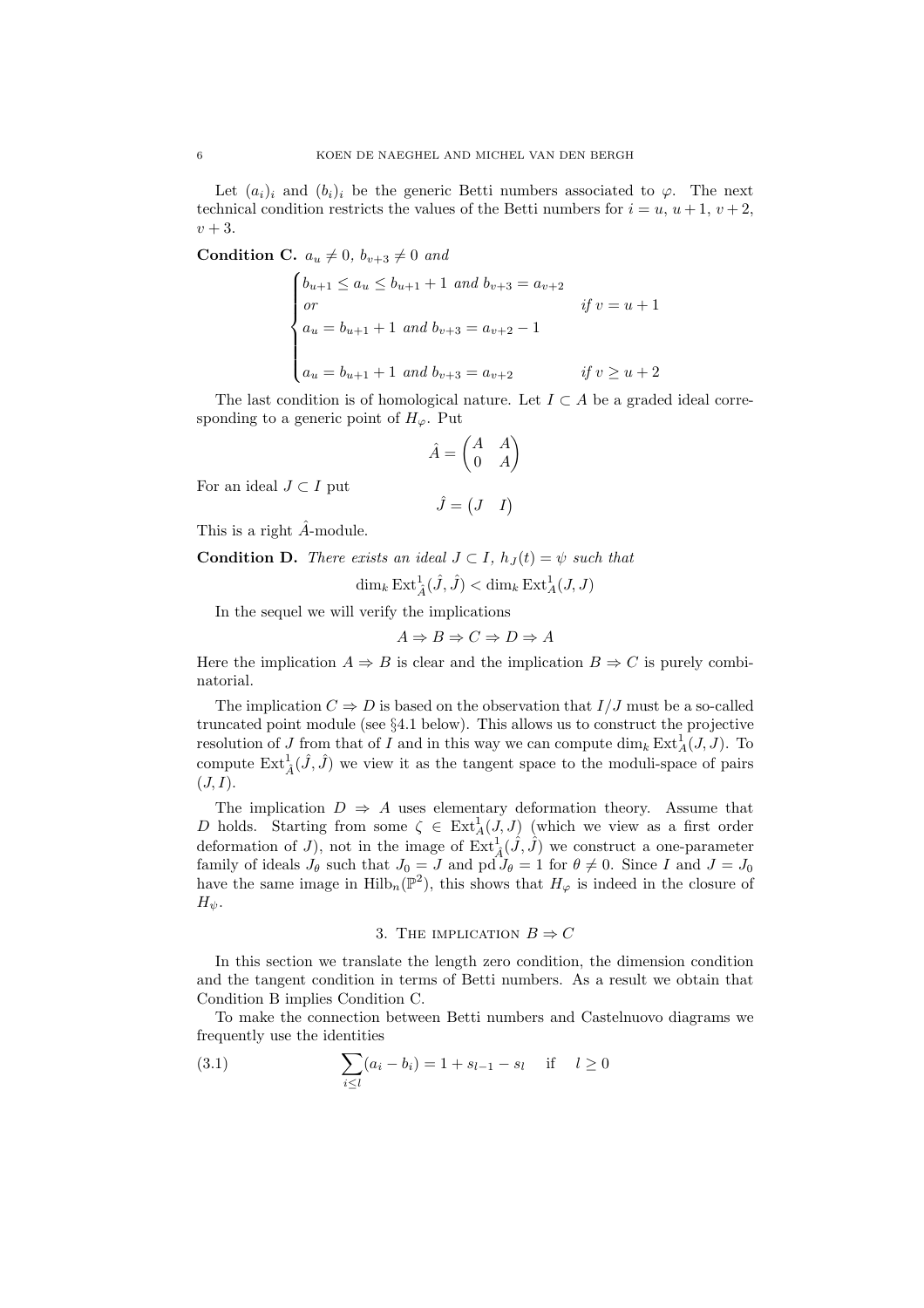ON INCIDENCE BETWEEN STRATA OF THE HILBERT SCHEME OF POINTS ON  $\mathbb{P}^2$ 7

(3.2) 
$$
a_l - b_l = -s_l + 2s_{l-1} - s_{l-2} \quad \text{if} \quad l > 0
$$

Throughout we fix a pair of Hilbert functions  $(\varphi, \psi)$  of degree n and length zero and we let  $s = s_{\varphi}, \tilde{s} = s_{\psi}$  be the corresponding Castelnuovo diagrams. Thus we have

(3.3) 
$$
\psi(t) = \varphi(t) + t^{u} + t^{u+1} + \dots + t^{v}
$$

and

$$
(3.4) \qquad \qquad \tilde{s} = s + t^u - t^{v+1}
$$

for some  $0 < u \leq v$ .

The corresponding generic Betti numbers (cfr  $\S 2.1$ ) are written as  $(a_i), (b_i)$  resp.  $(\tilde{a}_i),(\tilde{b}_i)$ . We also write

$$
\sigma = \min\{i \mid s_i \ge s_{i+1}\} = \min\{i \mid a_i > 0\}
$$

$$
\tilde{\sigma} = \min\{i \mid \tilde{s}_i \ge \tilde{s}_{i+1}\} = \min\{i \mid \tilde{a}_i > 0\}
$$

3.1. Translation of the length zero condition. The proof of the following result is left to the reader.

## **Proposition 3.1.1.** If  $v \ge u + 1$  then we have

|  |  | $\begin{array}{c cccccccccccccccccccccc} i & \ldots & u & u+1 & u+2 & \ldots & v+1 & v+2 & v+3 & \ldots \\ \hline a_i & \ldots & * & 0 & 0 & \ldots & 0 & * & * & \ldots \\ b_i & \ldots & * & * & 0 & \ldots & 0 & 0 & * & \ldots \end{array}$ |  |  |  |
|--|--|-------------------------------------------------------------------------------------------------------------------------------------------------------------------------------------------------------------------------------------------------|--|--|--|

where

$$
a_u \le b_{u+1} + 1, \ a_{v+2} > 0, \ b_{v+3} \le a_{v+2}.
$$

This result is based on the identity (3.2). The zeroes among the Betti numbers are caused by the "plateau" in s between the u'th and the  $v + 1$ 'th column (see  $(1.4)$ .

3.2. Translation of the dimension condition. The following result allows us to compare the dimensions of the strata  $H_{\varphi}$  and  $H_{\psi}$ .

Proposition 3.2.1. One has

(3.5) 
$$
\dim H_{\psi} = \dim H_{\varphi} + \sum_{i=u}^{v} (a_i - b_i) - \sum_{i=u+3}^{v+3} (a_i - b_i) + e
$$

and

(3.6) 
$$
\dim H_{\psi} = \dim H_{\varphi} - s_{u-2} + s_{u-1} + s_{u+1} - s_{u+2}
$$

$$
+s_{v-1}-s_v-s_{v+2}+s_{v+3}+e
$$

where

$$
e = \begin{cases} -1 & \text{if } v = u \\ 1 & \text{if } v = u + 1 \\ 0 & \text{if } v \ge u + 2 \end{cases}
$$

Proof. The proof uses only (3.4). One has the formula [7]

$$
\dim H_{\varphi} = 1 + n + c_{\varphi}
$$

where  $c_{\varphi}$  is the constant term of

$$
f_{\varphi}(t) = (t^{-1} - t^{-2})s_{\varphi}(t^{-1})s_{\varphi}(t)
$$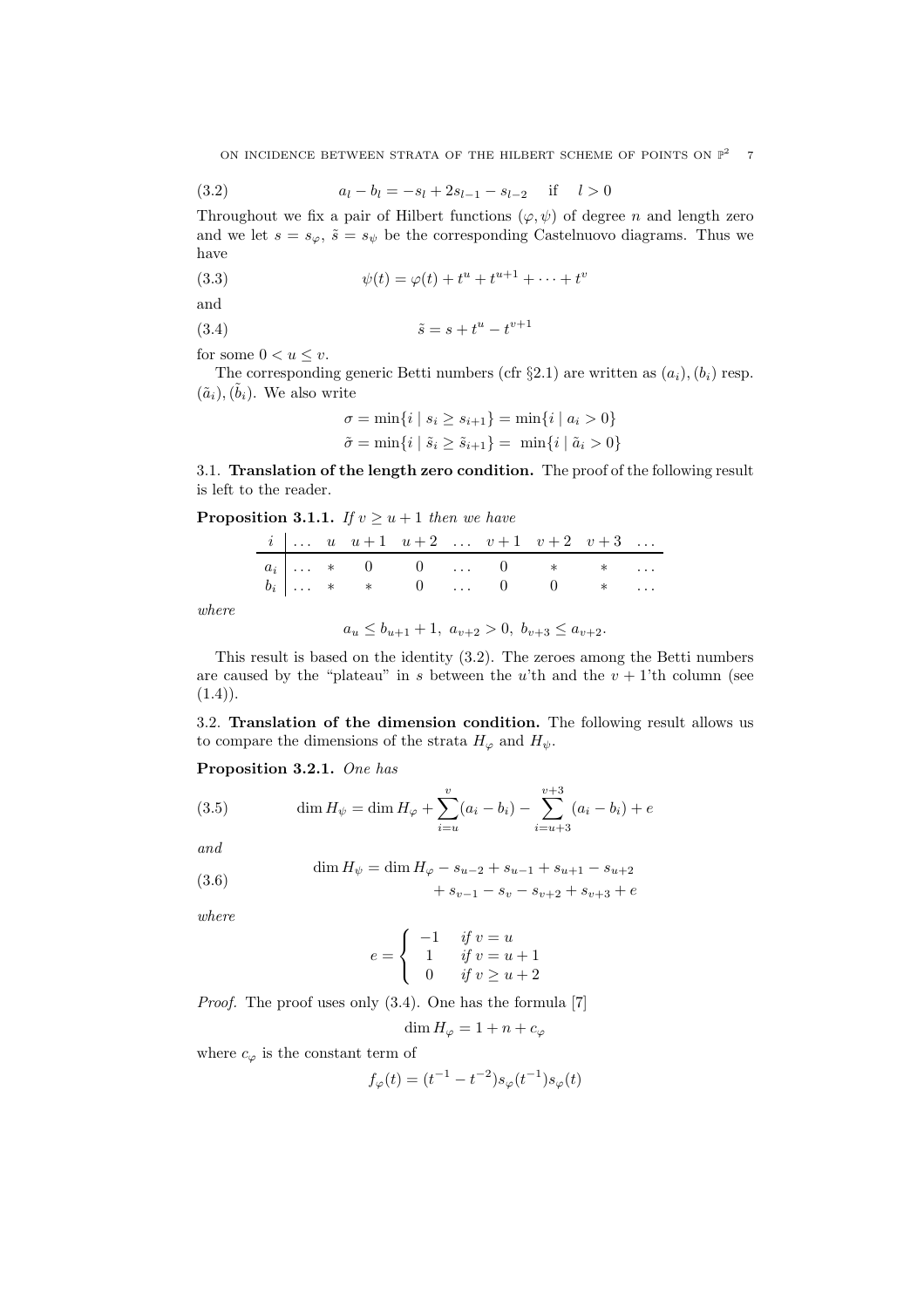We find

$$
f_{\psi}(t) = (t^{-1} - t^{-2})s_{\psi}(t^{-1})s_{\psi}(t)
$$
  
\n
$$
= (t^{-1} - t^{-2})(s_{\varphi}(t^{-1}) + t^{-u} - t^{-v-1})(s_{\varphi}(t) + t^{u} - t^{v+1})
$$
  
\n
$$
= (t^{-1} - t^{-2})\left(\sum_{i} s_{i}t^{-i} + t^{-u} - t^{-v-1}\right)\left(\sum_{j} s_{j}t^{j} + t^{u} - t^{v+1}\right)
$$
  
\n
$$
= f_{\varphi}(t) + (t^{-1} - t^{-2})\left(\sum_{i} s_{i}t^{u-i} - \sum_{i} s_{i}t^{v+1-i}\right)
$$
  
\n
$$
+ \sum_{j} s_{j}t^{j-u} - \sum_{j} s_{j}t^{j-v-1} - t^{v+1-u} - t^{u-v-1} + 2\right)
$$

Taking constant terms we obtain (3.6). Applying (3.1) finishes the proof.  $\Box$ 

We obtain the following rather strong consequence of the dimension condition.

Corollary 3.2.2. If  $v \ge u + 2$  then

$$
\dim H_{\varphi} < \dim H_{\psi} \Leftrightarrow a_u = b_{u+1} + 1 \text{ and } a_{v+2} = b_{v+3}
$$

and if this is the case then we have in addition

$$
\dim H_{\psi} = \dim H_{\varphi} + 1 \text{ and } u = \sigma, \ a_u > 0 \ a_{v+2} = b_{v+3} > 0
$$

*Proof.* Due to Proposition 3.1.1 we have  $s_{u+1} = s_{u+2}$  and  $s_{v-1} = s_v$  so (3.6) becomes

$$
\dim H_{\varphi} < \dim H_{\psi} \Leftrightarrow (s_{u-2} - s_{u-1}) + (s_{v+2} - s_{v+3}) < 0
$$

We have that  $1 \leq \sigma \leq u$ , which implies  $s_{v+2} \geq s_{v+3}$ , and either  $s_{u-2} \geq s_{u-1}$  or  $s_{u-1} = s_{u-2} + 1$ . From this it is easy to see that we have  $(s_{u-2} - s_{u-1}) + (s_{v+2} - s_{v-1})$  $s_{v+3}$  < 0 if and only if  $s_{u-1} = s_{u-2} + 1$  and  $s_{v+2} = s_{v+3}$ .

First assume that this is the case. Then it follows from (3.1) and Proposition 3.1.1 that  $\sigma = u$  hence  $a_u > 0$ ,  $b_u = 0$ . Equation (3.1) together with  $s_u = s_{u+1}$ gives  $\sum_{i \leq u+1}(a_i - b_i) = 1$  and since  $a_{u+1} = 0$  (see Proposition 3.1.1) we have  $a_u = b_{u+1} + 1$ . Further, (3.1) together with  $s_{v+2} = s_{v+3}$  gives  $\sum_{i \le v+3} (a_i - b_i) = 1$ . Combined with  $\sum_{i \leq u+1} (a_i - b_i) = 1$  and Proposition 3.1.1 we get  $a_{v+2} + (a_{v+3} - b_i)$  $b_{v+3}$  = 0 where  $a_{v+2} > 0$ . This gives  $a_{v+2} = b_{v+3} > 0$ .

Conversely, assume that  $a_u = b_{u+1} + 1$  and  $a_{v+2} = b_{v+3}$ . Observe that Proposition 3.1.1 implies  $s_u = s_{u+1}$  and  $a_{u+1} = 0$ , so using (3.1) yields

$$
1 = \sum_{i \le u+1} (a_i - b_i) = \sum_{i \le u-1} (a_i - b_i) + a_u - b_{u+1}
$$

Since we assumed that  $a_u = b_{u+1} + 1$ , we find that  $\sum_{i \leq u-1} (a_i - b_i) = 0$  and using (3.1) again we get  $s_{u-2} + 1 = s_{u-1}$ . Next, the fact that  $s_v = s_{v+1}$  (see Proposition 3.1.1) together with (3.1) yields  $\sum_{i \leq v+1} (a_i - b_i) = 1$ . In combination with equation (3.1) for  $l = v + 3$  and Proposition 3.1.1 we get that  $s_{v+2} - s_{v+3} =$  $a_{v+2} + (a_{v+3} - b_{v+3}) = 0$ . Since we assumed that  $a_{v+2} = b_{v+3}$  this implies that  $s_{v+2} - s_{v+3} = a_{v+3}$ . Further, since  $b_{v+3} = a_{v+2} > 0$  (see Proposition 3.1.1) we have  $a_{v+3} = 0$ . We conclude that  $s_{u-2} + 1 = s_{u-1}$  and  $s_{v+2} = s_{v+3}$  which finishes the proof.  $\Box$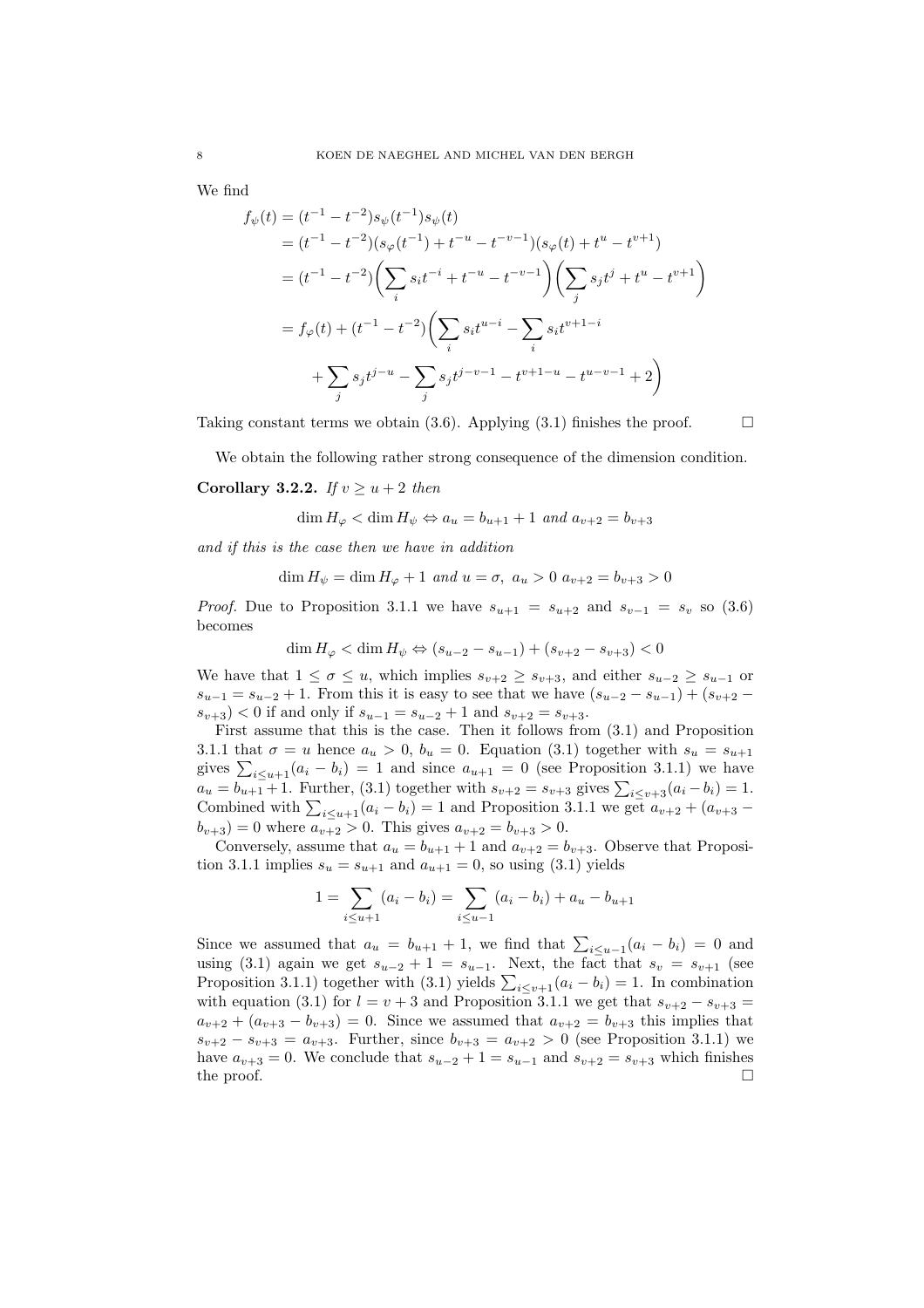3.3. Translation of the tangent condition. Recall from the introduction that the tangent function  $t_{\varphi}$  is the Hilbert function of  $\mathcal{I}_X \otimes_{\mathbb{P}^2} \mathcal{I}_{\mathbb{P}^2}$  for  $X \in H_{\varphi}$  generic.

**Proposition 3.3.1.** (See also [11, Lemme 2.2.24]) We have

(3.7) 
$$
t_{\varphi}(t) = h_{\mathcal{T}_{\mathbb{P}^2}}(t) - (3t^{-1} - 1)\varphi(t) + \sum_i b_{i+3}t^i
$$

Proof. From the exact sequence

$$
0 \to \mathcal{T}_{\mathbb{P}^2} \to \mathcal{O}(2)^3 \to \mathcal{O}(3) \to 0
$$

we deduce

(3.8) 
$$
H^{1}(\mathbb{P}^{2}, \mathcal{T}_{\mathbb{P}^{2}}(n)) = \begin{cases} k & \text{if } n = -3\\ 0 & \text{otherwise} \end{cases}
$$

Let  $\mathcal{I} = \mathcal{I}_X$  (X generic) and consider the associated resolution.

$$
0\to \oplus_j {\mathcal O}(-j)^{b_j}\to \oplus_i {\mathcal O}(-i)^{a_i}\to {\mathcal I}\to 0
$$

Tensoring with  $\mathcal{T}_{\mathbb{P}^2}(n)$  and applying the long exact sequence for  $H^*(\mathbb{P}^2, -)$  we obtain an exact sequence

$$
0 \to \bigoplus_j \Gamma(\mathbb{P}^2, \mathcal{T}(n-j)^{b_j}) \to \bigoplus_i \Gamma(\mathbb{P}^2, \mathcal{T}(n-i)^{a_i}) \to \Gamma(\mathbb{P}^2, \mathcal{I} \otimes \mathcal{T}(n)) \to
$$
  

$$
\bigoplus_j H^1(\mathbb{P}^2, \mathcal{T}(n-j)^{b_j}) \to \bigoplus_i H^1(\mathbb{P}^2, \mathcal{T}(n-i)^{a_i})
$$

It follows from (3.8) that the rightmost arrow is zero. This easily yields the required formula.

Remark 3.3.2. The previous proposition has an easy generalization which is perhaps useful and which is proved in the same way. Let  $M$  be the second syzygy of a finite dimensional graded  $A$ -module  $F$  and let  $M$  be the associated coherent sheaf. Write  $h_M(t) = q_M(t)/(1-t)^3$ . Then the Hilbert series of  $\mathcal{I}_X \otimes \mathcal{M}$  is given by

$$
q_M(t)h_{I_X}(t) + h_{\text{Tor}_1^A(F,I_X)}(t)
$$

The case where M is the tangent bundle corresponds to  $F = k(3)$ .

## Proposition 3.3.3. We have

(1)  $t_{\psi}(l) \leq t_{\varphi}(l)$  for  $l \neq u-3, v$ (2)  $t_{\psi} \leq t_{\varphi} \Leftrightarrow a_u \neq 0$  and  $b_{v+3} \neq 0$ 

*Proof.* The proof uses only (3.4). Comparing (3.7) for  $\varphi$  and  $\psi$  gives

$$
(3.9) \t t_{\varphi}(t) - t_{\psi}(t) = 3t^{u-1} + 2(t^u + t^{u+1} + \dots + t^{v-1}) - t^v + \sum_{i} (b_{i+3} - \tilde{b}_{i+3})t^i
$$

where we have used  $(3.3)$ . In order to prove the statements, we have to estimate the polynomial  $\sum_i (b_{i+3} - \tilde{b}_{i+3})t^i$ . For this, substituting (2.2) for  $\varphi$  and  $\psi$  in (3.3) gives

$$
\sum_{i} (\tilde{a}_{i} - \tilde{b}_{i}) t^{i} = \sum_{i} (a_{i} - b_{i}) t^{i} - (t^{u} - t^{v+1}) (1 - t)^{2}
$$

$$
= \sum_{i} (a_{i} - b_{i}) t^{i} - t^{u} + 2t^{u+1} - t^{u+2} + t^{v+1} - 2t^{v+2} + t^{v+3}
$$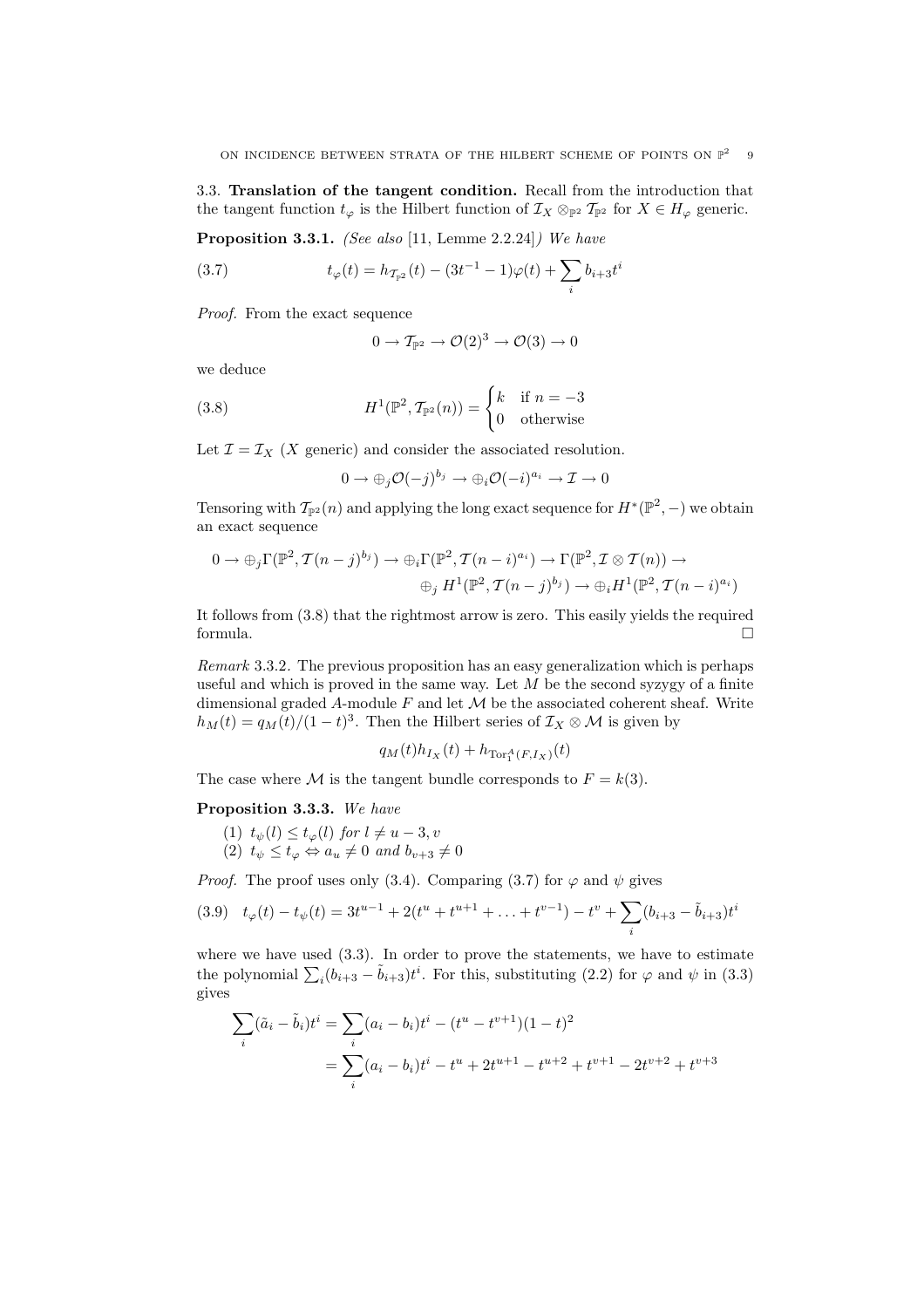hence

$$
\tilde{a}_u - \tilde{b}_u = a_u - b_u - 1
$$
\n
$$
\tilde{a}_{u+1} - \tilde{b}_{u+1} = a_{u+1} - b_{u+1} + \begin{cases}\n3 & \text{if } v = u \\
2 & \text{if } v \ge u + 1\n\end{cases}
$$
\n
$$
\tilde{a}_{u+2} - \tilde{b}_{u+2} = a_{u+2} - b_{u+2} + \begin{cases}\n-3 & \text{if } v = u \\
0 & \text{if } v = u + 1 \\
-1 & \text{if } v \ge u + 2\n\end{cases}
$$
\n(3.10)\n
$$
\tilde{a}_{v+1} - \tilde{b}_{v+1} = a_{v+1} - b_{v+1} + \begin{cases}\n3 & \text{if } v = u \\
0 & \text{if } v = u + 1 \\
1 & \text{if } v \ge u + 2\n\end{cases}
$$
\n
$$
\tilde{a}_{v+2} - \tilde{b}_{v+2} = a_{v+2} - b_{v+2} + \begin{cases}\n-3 & \text{if } v = u \\
-2 & \text{if } v \ge u + 1\n\end{cases}
$$
\n
$$
\tilde{a}_{v+3} - \tilde{b}_{v+3} = a_{v+3} - b_{v+3} + 1
$$
\n
$$
\tilde{a}_l - \tilde{b}_l = a_l - b_l \quad \text{if } l \notin \{u, u + 1, u + 2, v + 1, v + 2, v + 3\}
$$

To obtain information about the differences  $b_{i+3} - \tilde{b}_{i+3}$ , we observe that for  $c \ge 0$ and for all integers  $l$  we have

(3.11) 
$$
\begin{aligned}\n\tilde{a}_l - \tilde{b}_l &= a_l - b_l + c \Rightarrow \tilde{b}_l \le b_l \\
\tilde{a}_l - \tilde{b}_l &= a_l - b_l - c \Rightarrow \tilde{b}_l \le b_l + c\n\end{aligned}
$$

Indeed, first let  $\tilde{a}_l - \tilde{b}_l = a_l - b_l + c$ . In case  $0 \leq b_l \leq c$  then  $0 = \tilde{b}_l \leq b_l$ . And in case  $c < b_l$  then  $\tilde{b}_l = b_l - c \leq b_l$ . Second, let  $\tilde{a}_l - \tilde{b}_l = a_l - b_l - c$ . In case  $0 \le a_l \le c$  then  $\tilde{a}_l = 0$  hence  $\tilde{b}_l = b_l + c - a_l \leq b_l + c$ . And in case  $c < a_l$  then  $0 = \tilde{b}_l \leq c = b_l + c$ . So this proves (3.11).

Applying (3.11) to (3.10) yields

$$
\tilde{b}_{u} \leq b_{u} + 1
$$
\n
$$
\tilde{b}_{u+1} \leq b_{u+1}
$$
\n
$$
\tilde{b}_{u+2} \leq b_{u+2} + \begin{cases}\n3 & \text{if } v = u \\
0 & \text{if } v = u + 1 \\
1 & \text{if } v \geq u + 2\n\end{cases}
$$
\n(3.12)\n
$$
\tilde{b}_{v+1} \leq b_{v+1}
$$
\n
$$
\tilde{b}_{v+2} \leq b_{v+2} + \begin{cases}\n3 & \text{if } v = u \\
2 & \text{if } v \geq u + 1\n\end{cases}
$$
\n
$$
\tilde{b}_{v+3} \leq b_{v+3}
$$
\n
$$
\tilde{b}_{l} \leq b_{l} \text{ if } l \notin \{u, u + 1, u + 2, v + 1, v + 2, v + 3\}
$$

Now we are able to prove the first statement. Combining (3.12) and (3.9) gives

$$
(3.13) \t t_{\varphi}(t) - t_{\psi}(t) \ge \begin{cases} -t^{u-3} - t^v & \text{if } v = u \\ -t^{u-3} + 3t^{u-1} - t^v & \text{if } v = u+1 \\ -t^{u-3} + 2(t^{u-1} + t^u + \dots + t^{v-2}) - t^v & \text{if } v \ge u+2 \end{cases}
$$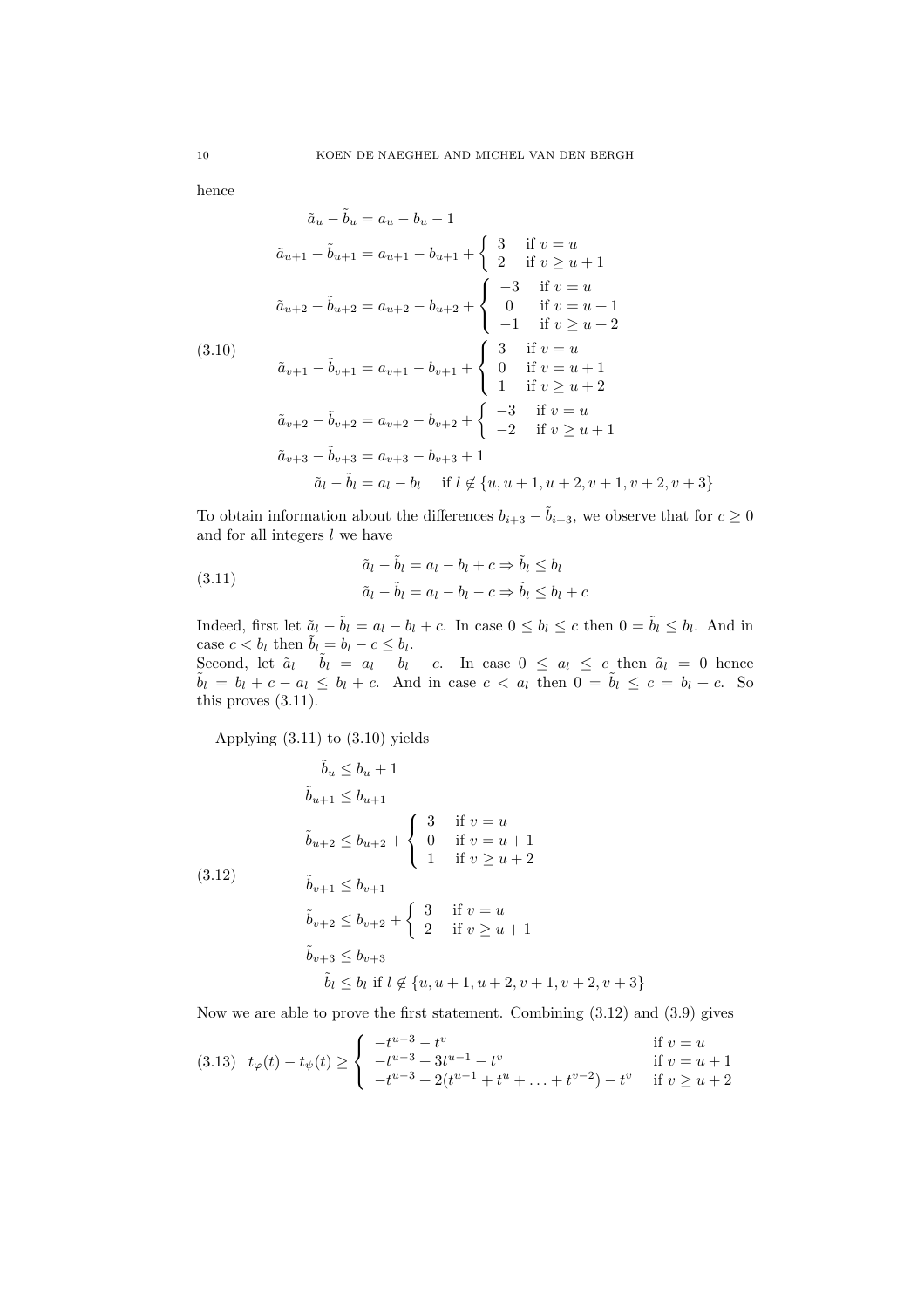and therefore  $t_{\varphi}(t) - t_{\psi}(t) \geq -t^{u-3} - t^v$  which concludes the proof of the first statement.

For the second part, assume that  $t_{\psi} \leq t_{\varphi}$ . Equation (3.9) implies that

(3.14) 
$$
\tilde{b}_u \leq b_u
$$

$$
\tilde{b}_{v+3} \leq b_{v+3} - 1
$$

Since  $\tilde{b}_{v+3} \geq 0$  we clearly have  $b_{v+3} > 0$ . Assume, by contradiction, that  $a_u = 0$ . From (3.10) we have  $\tilde{a}_u - \tilde{b}_u = a_u - b_u - 1$  hence  $\tilde{a}_u = 0$  and  $\tilde{b}_u = b_u + 1$ . But this gives a contradiction with (3.14). Therefore

$$
t_{\psi} \le t_{\varphi} \Rightarrow a_u > 0 \text{ and } b_{v+3} > 0
$$

To prove the converse let  $a_u > 0$  and  $b_{v+3} > 0$ . Due to the first part we only need to prove that  $t_{\psi}(u-3) \leq t_{\varphi}(u-3)$  and  $t_{\psi}(v) \leq t_{\varphi}(v)$ . Equation (3.9) gives us

(3.15) 
$$
t_{\varphi}(u-3) - t_{\psi}(u-3) = b_u - \tilde{b}_u
$$

$$
t_{\varphi}(v) - t_{\psi}(v) = b_{v+3} - \tilde{b}_{v+3} - 1
$$

while from (3.10) we have

$$
\tilde{a}_u - \tilde{b}_u = a_u - b_u - 1
$$
  

$$
\tilde{a}_{v+3} - \tilde{b}_{v+3} = a_{v+3} - b_{v+3} + 1
$$

Since  $a_u > 0$ ,  $b_{v+3} > 0$  we have  $b_u = 0$ ,  $a_{v+3} = 0$  hence

$$
\tilde{a}_u - \tilde{b}_u = a_u - 1
$$
  

$$
\tilde{a}_{v+3} - \tilde{b}_{v+3} = -b_{v+3} + 1
$$

which implies  $\tilde{a}_u - \tilde{b}_u \ge 0$ ,  $\tilde{a}_{v+3} - \tilde{b}_{v+3} \le 0$  hence  $\tilde{b}_u = 0$ ,  $\tilde{a}_{v+3} = 0$ . Thus  $b_u = \tilde{b}_u = 0$ and  $b_{v+3} = b_{v+3} - 1$ . Combining with (3.15) this proves that  $t_{\varphi}(u-3) = t_{\psi}(u-3)$ and  $t_{\varphi}(v) = t_{\psi}(v)$ , finishing the proof.

3.4. Combining everything. In this section we prove that Condition  $B$  implies Condition C. So assume that Condition B holds.

Since the tangent condition holds we have by Proposition 3.3.3

$$
a_u \neq 0 \qquad \text{and} \qquad b_{v+3} \neq 0
$$

This means there is nothing to prove if  $u = v$ . We discuss the two remaining cases.

**Case 1.**  $v = u + 1$ 

The fact that  $a_u \neq 0$ ,  $b_{v+3} \neq 0$  implies  $b_u = 0$ ,  $a_{v+3} = 0$ . Proposition 3.2.1 combined with Proposition 3.1.1 now gives

$$
\dim H_{\psi} = \dim H_{\varphi} + a_u - b_{u+1} - a_{v+2} + b_{v+3} + 1
$$

Hence  $0 \leq (a_u - b_{u+1}) + (b_{v+3} - a_{v+2})$ . But Proposition 3.1.1 also states that  $a_u \leq b_{u+1} + 1$ ,  $a_{v+2} > 0$  and  $b_{v+3} \leq a_{v+2}$ . Therefore either we have that

 $b_{u+1} \le a_u \le b_{u+1} + 1$  and  $b_{v+3} = a_{v+2}$ 

or

$$
a_u = b_{u+1} + 1
$$
 and  $b_{v+3} = a_{v+2} - 1$ 

Case 2.  $v \geq u+2$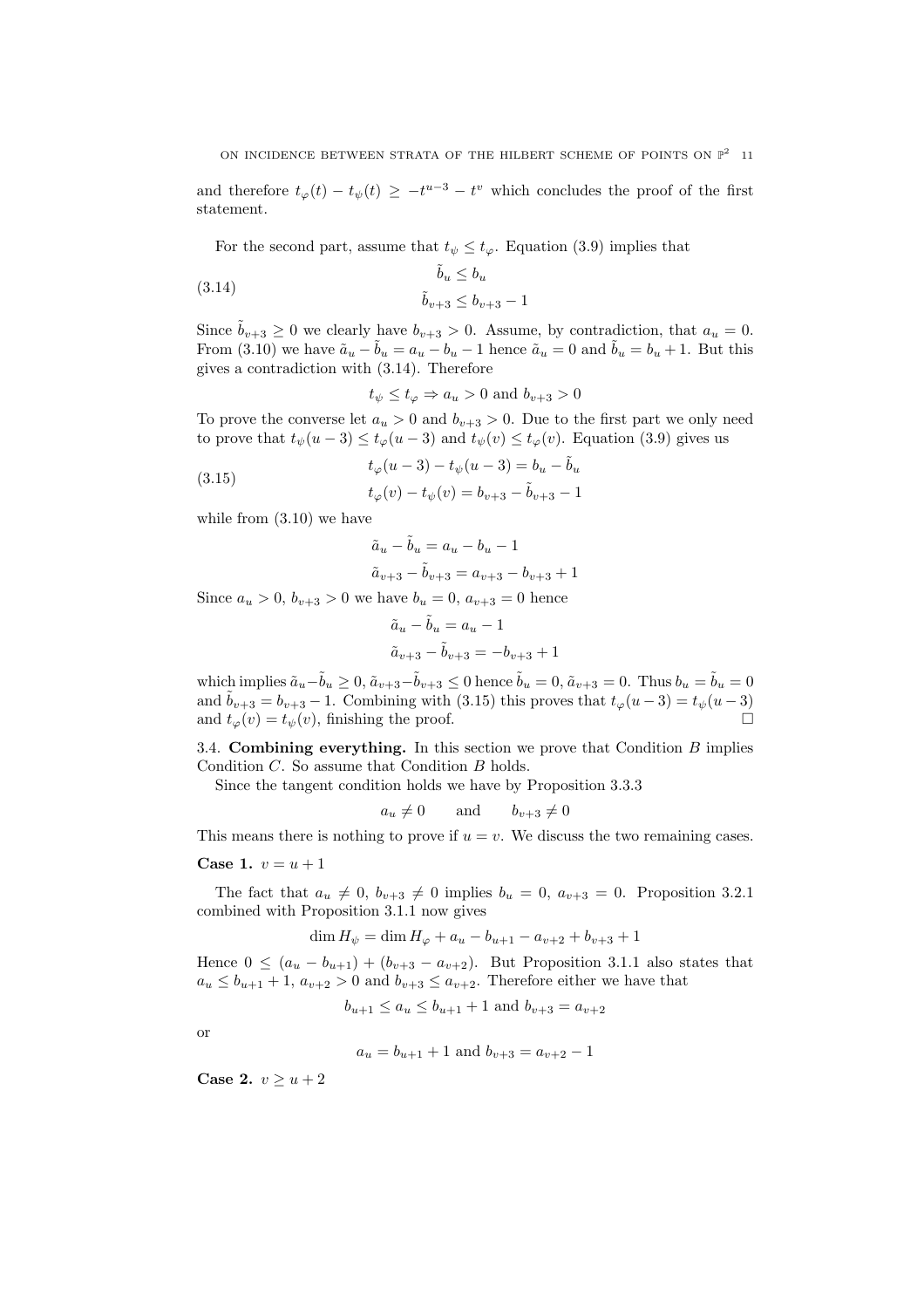It follows from Corollary 3.2.2 that

$$
a_u = b_{u+1} + 1
$$
 and  $a_{v+2} = b_{v+3}$ 

This finishes the proof.

Remark 3.4.1. The reader will have noticed that our proof of the implication  $B \Rightarrow C$ is rather involved. Since the equivalence of  $B$  and  $C$  is purely combinatorial it can be checked directly for individual  $n$ . Using a computer we have verified the equivalence of B and C for  $n \leq 70$ .

As another independent verification we have a direct proof of the implication  $C \Rightarrow B$  (i.e. without going through the other conditions).

Remark 3.4.2. The reader may observe that in case  $v = u$  we have

$$
(3.16) \t t_{\psi} \le t_{\varphi} \Rightarrow \dim H_{\varphi} < \dim H_{\psi}
$$

while if  $v > u + 2$  we have

(3.17) 
$$
\dim H_{\varphi} < \dim H_{\psi} \Rightarrow t_{\psi} \leq t_{\varphi}
$$

It is easy to construct counter examples which show that the reverse implications do not hold, and neither (3.16) nor (3.17) is valid in case  $v = u + 1$ .

## 4. THE IMPLICATION  $C \Rightarrow D$

In this section  $(\varphi, \psi)$  will have the same meaning as in §3 and we also keep the associated notations.

4.1. Truncated point modules. A truncated point module of length  $m$  is a graded A-module generated in degree zero with Hilbert series  $1 + t + \cdots + t^{m-1}$ .

If F is a truncated point module of length  $> 1$  then there are two independent homogeneous linear forms  $l_1, l_2$  vanishing on  $F$  and their intersection defines a point  $p \in \mathbb{P}^2$ . We may choose basis vectors  $e_i \in F_i$  such that

$$
xe_i = x_p e_{i+1}, \qquad ye_i = y_p e_{i+1}, \quad ze_i = z_p e_{i+1}
$$

where  $(x_p, y_p, z_p)$  is a set of homogeneous coordinates of p. It follows that if  $f \in A$ is homogeneous of degree d and  $i + d \leq m - 1$  then

$$
fe_i = f_p e_{i+d}
$$

where  $(-)$ <sub>p</sub> stands for evaluation in p (with respect to the homogeneous coordinates  $(x_p, y_p, z_p)$ .

If  $G = \bigoplus_i A(-i)^{c_i}$  then we have

(4.1) 
$$
\text{Hom}_{A}(G, F) = \bigoplus_{0 \leq i \leq m-1} F_{i}^{c_{i}} \cong k^{\sum_{0 \leq i \leq m-1} c_{i}}
$$

where the last identification is made using the basis  $(e_i)_i$  introduced above.

In the sequel we will need the minimal projective resolution of a truncated point module  $F$  of length  $m$ . It is easy to see that it is given by (4.2)

$$
0 \to A(-m-2) \xrightarrow{\begin{pmatrix} l_1 \\ l_2 \\ \rho \end{pmatrix}} A(-m-1)^2 \oplus A(-2) \xrightarrow{\begin{pmatrix} 0 & -\rho & l_2 \\ \rho & 0 & -l_1 \\ -l_2 & l_1 & 0 \end{pmatrix}} A(-1)^2 \oplus A(-m) \xrightarrow{\begin{pmatrix} l_1 & l_2 & \rho \end{pmatrix}} A \to F \to 0
$$

where  $l_1, l_2$  are the linear forms vanishing on F and  $\rho$  is a form of degree m such that  $\rho_p \neq 0$  for the point p corresponding to F. Without loss of generality we may and we will assume that  $\rho_n = 1$ .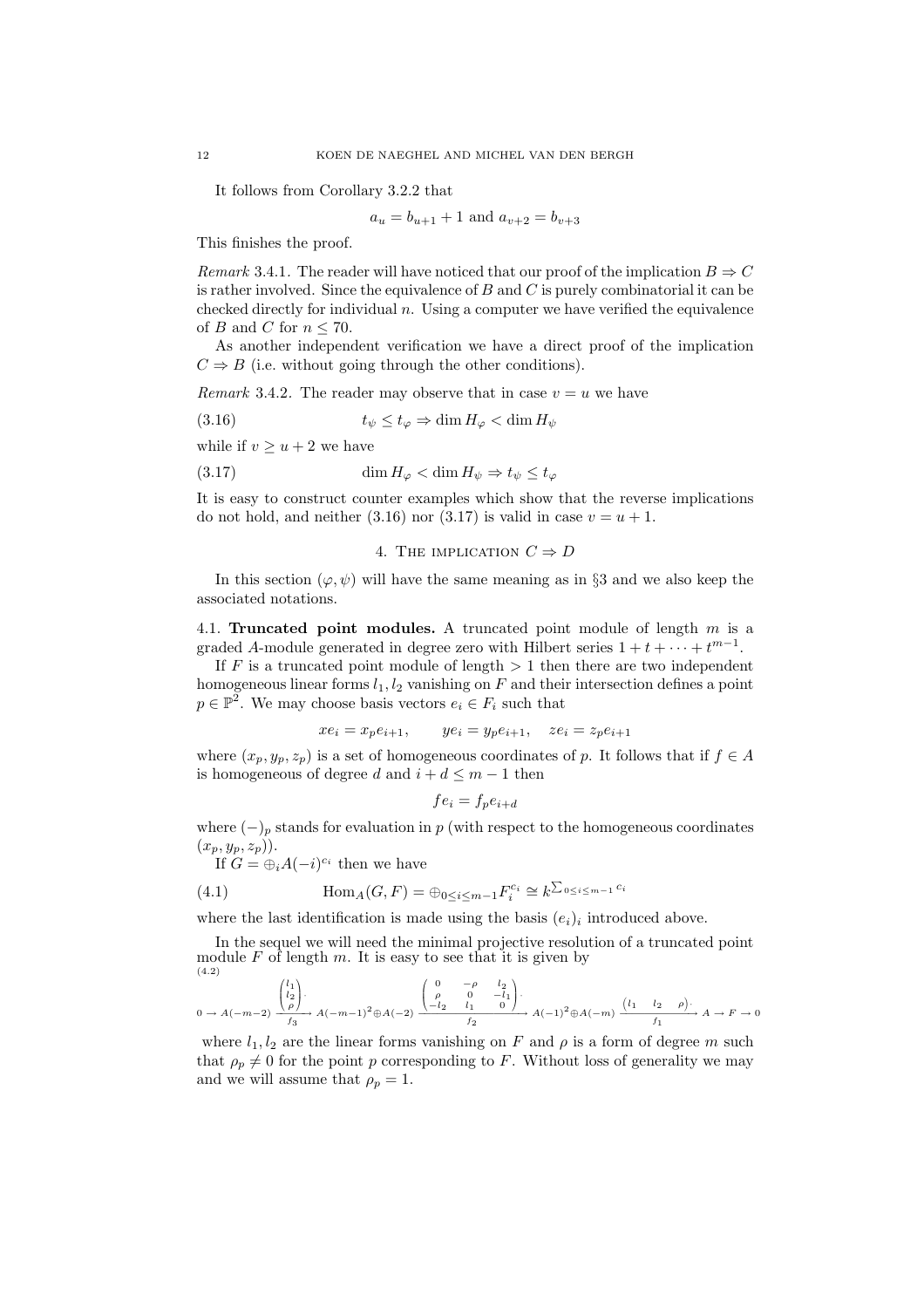4.2. A complex whose homology is  $J$ . In this section I is a graded ideal corresponding to a generic point in  $H_{\varphi}$ . The following lemma gives the connection between truncated point modules and Condition D.

**Lemma 4.2.1.** If an ideal  $J \subset I$  has Hilbert series  $\psi$  then  $I/J$  is a (shifted by  $gradient$ ) truncated point module of length  $v + 1 - u$ .

*Proof.* Since  $F = I/J$  has the correct (shifted) Hilbert function, it is sufficient to show that  $F$  is generated in degree  $u$ .

If  $v = u$  then there is nothing to prove. If  $v \ge u + 1$  then by Proposition 3.1.1 the generators of I are in degrees  $\leq u$  and  $\geq v+2$ . Since F lives in degrees  $u, \ldots, v$ this proves what we want.  $\square$ 

Let  $J, F$  be as in the previous lemma. Below we will need a complex whose homology is  $J$ . We write the minimal resolution of  $F$  as

$$
0 \to G_3 \xrightarrow{f_3} G_2 \xrightarrow{f_2} G_1 \xrightarrow{f_1} G_0 \to F \to 0
$$

where the maps  $f_i$  are as in (4.2), and the minimal resolution of I as

$$
0 \to F_1 \to F_0 \to I \to 0
$$

The map  $I \to F$  induces a map of projective resolutions

0 −−−−−→ F<sup>1</sup> <sup>M</sup> −−−−−→ F<sup>0</sup> −−−−−→ I −−−−−→ 0 γ1 <sup>y</sup> <sup>γ</sup><sup>0</sup> y y 0 −−−−−→ G<sup>3</sup> <sup>f</sup><sup>3</sup> −−−−−→ G<sup>2</sup> <sup>f</sup><sup>2</sup> −−−−−→ G<sup>1</sup> <sup>f</sup><sup>1</sup> −−−−−→ G<sup>0</sup> <sup>f</sup><sup>0</sup> −−−−−→ F −−−−−→ 0 (4.3)

Taking cones yields that J is the homology at  $G_1 \oplus F_0$  of the following complex

(4.4) 
$$
0 \to G_3 \xrightarrow{\begin{pmatrix} f_3 \\ 0 \end{pmatrix}} G_2 \oplus F_1 \xrightarrow{\begin{pmatrix} f_2 & \gamma_1 \\ 0 & -M \end{pmatrix}} G_1 \oplus F_0 \xrightarrow{\begin{pmatrix} f_1 & \gamma_0 \end{pmatrix}} G_0 \to 0
$$

Note that the rightmost map is split here. By selecting an explicit splitting we may construct a free resolution of J, but it will be convenient not to do this.

For use below we note that the map  $J \to I$  is obtained from taking homology of the following map of complexes.

$$
(4.5) \quad 0 \longrightarrow G_3 \xrightarrow{\begin{pmatrix} f_3 \\ 0 \end{pmatrix}} G_2 \oplus F_1 \xrightarrow{\begin{pmatrix} f_2 & \gamma_1 \\ 0 & -M \end{pmatrix}} G_1 \oplus F_0 \xrightarrow{\begin{pmatrix} f_1 & \gamma_0 \end{pmatrix}} G_0 \longrightarrow 0
$$

$$
(0 \quad -1) \downarrow \qquad \qquad \downarrow \qquad (0 \quad 1)
$$

$$
0 \longrightarrow F_1 \xrightarrow{\begin{array}{c} M \\ M \end{array}} F_0 \longrightarrow F_0 \longrightarrow 0
$$

4.3. The Hilbert scheme of an ideal. In this section  $I$  is a graded ideal corresponding to a generic point in  $H_{\varphi}$ .

Let  $V$  be the Hilbert scheme of graded quotients  $F$  of  $I$  with Hilbert series  $t^u + \cdots + t^v$ . To see that V exists one may realize it as a closed subscheme of

$$
\operatorname{Proj} S(I_u \oplus \cdots \oplus I_v)
$$

where  $SV$  is the symmetric algebra of a vector space V. Alternatively see [1].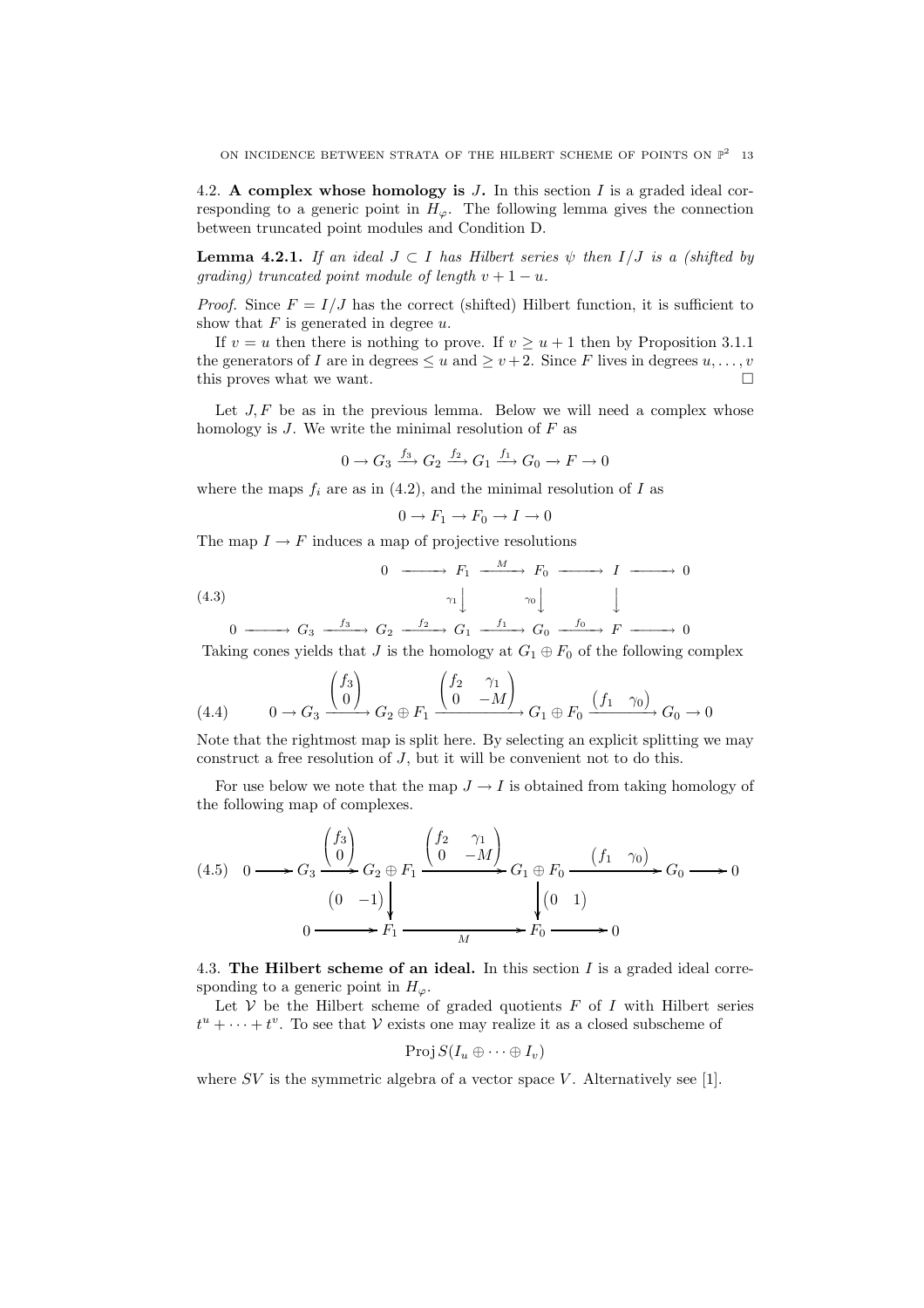We will give an explicit description of  $V$  by equations. Here and below we use the following convention: if  $N$  is a matrix with coefficients in  $A$  representing a map  $\oplus_j A(-j)^{d_j} \to \oplus_i A(-i)^{c_i}$  then  $N(p, q)$  stands for the submatrix of N representing the induced map  $A(-q)^{d_q} \to A(-p)^{c_p}$ .

We now distinguish two cases.

 $v = u$  In this case it is clear that  $\mathcal{V} \cong \mathbb{P}^{a_u - 1}$ .  $v \geq u+1$  Let  $F \in V$  and let  $p \in \mathbb{P}^2$  be the associated point. Let  $(e_i)_i$  be a basis for

F as in §4.1. The map  $I \to F$  defines a map

$$
\lambda: A(-u)^{a_u} \to F
$$

such that the composition

$$
(4.6) \qquad \qquad A(-u-1)^{b_{u+1}} \xrightarrow{M(u,u+1)} A(-u)^{a_u} \to F
$$

is zero.

We may view  $\lambda$  as a scalar row vector as in (4.1). The fact that (4.6) has zero composition then translates into the condition

$$
(4.7) \qquad \lambda \cdot M(u, u+1)_p = 0
$$

It is easy to see that this procedure is reversible and that the equations (4.7) define  $V$  as a subscheme of  $\mathbb{P}^{a_u-1} \times \mathbb{P}^2$ .

**Proposition 4.3.1.** Assume that Condition C holds. Then  $V$  is smooth and

$$
\dim \mathcal{V} = \begin{cases} a_u - 1 & \text{if } v = u \\ a_u + 1 - b_{u+1} & \text{if } v \ge u + 1 \end{cases}
$$

*Proof.* The case  $v = u$  is clear so assume  $v \ge u + 1$ . If we look carefully at (4.7) then we see that it describes  $V$  as the zeroes of  $b_{u+1}$  generic sections in the very ample line bundle  $\mathcal{O}_{\mathbb{P}^{a_u-1}}(1) \boxtimes \mathcal{O}_{\mathbb{P}^2}(1)$  on  $\mathbb{P}^{a_u-1} \times \mathbb{P}^2$ . It follows from Condition C that  $b_{u+1} \leq \dim(\mathbb{P}^2 \times \mathbb{P}^{a_u-1}) = a_u + 1$ . Hence by Bertini (see [12]) we deduce that V is smooth of dimension  $a_u + 1 - b_{u+1}$ .

4.4. **Estimating the dimension of**  $\text{Ext}_{A}^{1}(J, J)$ . In this section *I* is a graded ideal corresponding to a generic point of  $H_{\varphi}$ . We prove the following result

**Proposition 4.4.1.** Assume that Condition C holds. Then there exists  $F \in \mathcal{V}$  such that for  $J = \ker(I \to F)$  we have (4.8)

$$
\dim_k \operatorname{Ext}_A^1(J, J) \ge \begin{cases} \dim H_{\psi} + a_{v+3} = \dim H_{\psi} & \text{if } v = u \\ \dim H_{\psi} + a_{v+2} - b_{v+3} + 1 & \text{if } v = u + 1 \\ \dim H_{\psi} + a_{v+2} - b_{v+3} + 2 = \dim H_{\psi} + 2 & \text{if } v \ge u + 2 \end{cases}
$$

It will become clear from the proof below that in case  $v \geq u + 1$  the righthand side of (4.8) is one higher than the expected dimension.

Below let  $J \subset I$  be an arbitrary ideal such that  $h_J = \psi$ . Put  $F = I/J$ .

Proposition 4.4.2. We have

 $\dim_k \text{Ext}^1_A(J, J) = \dim H_\psi + \dim_k \text{Hom}_A(J, F(-3))$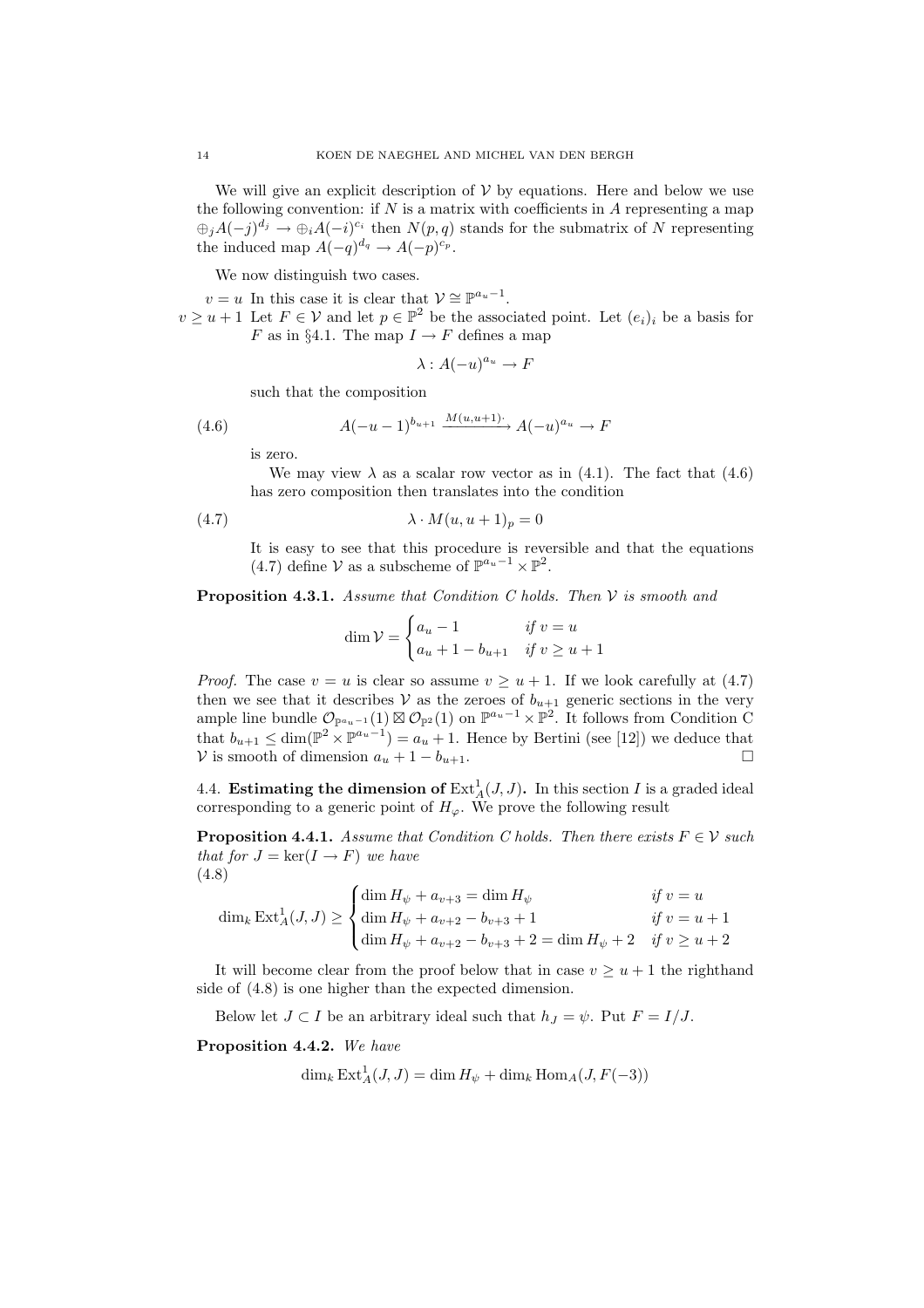*Proof.* For  $M, N \in \text{gr } A$  write

$$
\chi(M, N) = \sum_{i} (-1)^i \dim_k \operatorname{Ext}^i_A(M, N)
$$

Clearly  $\chi(M, N)$  only depends on the Hilbert series of M, N. Hence, taking J' to be an arbitrary point in  $H_{\psi}$  we have

$$
\chi(J, J) = \chi(J', J') = 1 - \dim_k \text{Ext}^1_A(J', J') = 1 - \dim H_{\psi}
$$

where in the third equality we have used that  $\text{Ext}^1_A(J',J')$  is the tangent space to  $H_{\psi}$  [7].

Since J has no socle we have pd  $J \leq 2$ . Therefore  $\text{Ext}_{A}^{i}(J, J) = 0$  for  $i \geq 3$ . It follows that

$$
\dim_k \operatorname{Ext}_A^1(J, J) = -\chi(J, J) + 1 + \dim_k \operatorname{Ext}_A^2(J, J)
$$

$$
= \dim H_{\psi} + \dim_k \operatorname{Ext}_A^3(F, J)
$$

By the approriate version of Serre duality we have

$$
\text{Ext}_{A}^{3}(F, J) = \text{Hom}_{A}(J, F \otimes \omega_{A})^{*} = \text{Hom}_{A}(J, F(-3))^{*}
$$

This finishes the proof.  $\Box$ 

Proof of Proposition 4.4.1. It follows from the previous result that we need to control dim<sub>k</sub> Hom<sub>A</sub>(J, F(−3)). Of course we assume throughout that Condition C holds and we also use Proposition 3.1.1.

**Case 1.** Assume  $v = u$ . For degree reasons any extension between F and  $F(-3)$ must be split. Thus we have  $\text{Hom}_A(F, F(-3)) = \text{Ext}^1_A(F, F(-3)) = 0$ . Applying  $Hom_A(-, F(-3))$  to

$$
0 \to J \to I \to F \to 0
$$

we find

$$
\operatorname{Hom}_A(J, F(-3)) = \operatorname{Hom}_A(I, F(-3))
$$

Hence

$$
\dim_k \text{Hom}_A(J, F(-3)) = a_{v+3} = 0
$$

**Case 2.** Assume  $v = u + 1$ . As in the previous case we find  $\text{Hom}_{A}(J, F(-3)) =$  $Hom_A(I, F(-3)).$ 

Thus a map  $J \to F(-3)$  is now given (using Proposition 3.1.1) by a map

$$
\beta: A(-v-2)^{a_{v+2}} \to F(-3)
$$

(identified with a scalar vector as in  $(4.1)$ ) such that the composition

$$
A(-v-3)^{b_{v+3}}\xrightarrow{M(v+2,v+3)} A(-v-2)^{a_{v+2}}\xrightarrow{\beta} F(-3)
$$

is zero. This translates into the condition

$$
(4.9) \qquad \beta \cdot M(v+2, v+3)_p = 0
$$

where p is the point corresponding to F. Now  $M(v + 2, v + 3)$  is a  $a_{v+2} \times b_{v+3}$ matrix. Since  $b_{v+3} \le a_{v+2}$  (by Proposition 3.1.1) we would expect (4.9) to have  $a_{v+2} - b_{v+3}$  independent solutions. To have more,  $M(v+2, v+3)$  has to have non-maximal rank. I.e. there should be a non-zero solution to the equation

(4.10) 
$$
M(v+2, v+3)_p \cdot \delta = 0
$$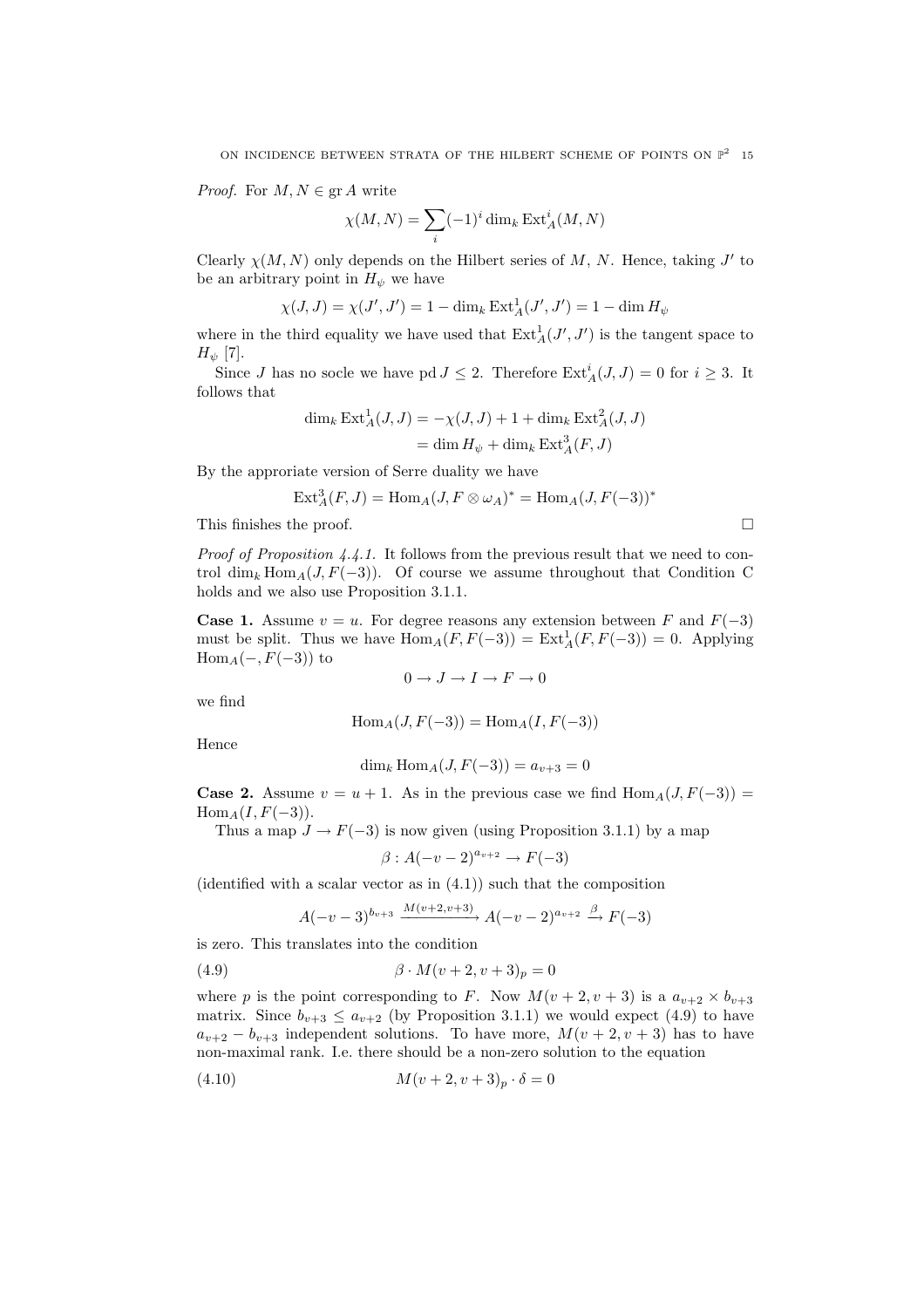This should be combined with (see (4.7))

$$
(4.11)\qquad \qquad \lambda \cdot M(u, u+1)_p = 0
$$

We view (4.10) and (4.11) as a system of  $a_{v+2}+b_{u+1}$  equations in  $\mathbb{P}^{a_u-1}\times\mathbb{P}^2\times\mathbb{P}^{b_{v+3}-1}$ . Since (Condition C)

$$
a_{v+2} + b_{u+1} \le \dim(\mathbb{P}^{a_u - 1} \times \mathbb{P}^2 \times \mathbb{P}^{b_{v+3} - 1}) = a_u + b_{v+3}
$$

the system  $(4.10)(4.11)$  has a solution provided the divisors in  $\mathbb{P}^{a_u-1} \times \mathbb{P}^2 \times \mathbb{P}^{b_{v+3}-1}$ determined by the equations of the system have non-zero intersection product.

Let r, s, t be the hyperplane sections in  $\mathbb{P}^{a_u-1}$ ,  $\mathbb{P}^2$  and  $\mathbb{P}^{b_v+3-1}$  respectively. The Chow ring of  $\mathbb{P}^{a_u-1} \times \mathbb{P}^2 \times \mathbb{P}^{b_{v+3}-1}$  is given by

(4.12) 
$$
\mathbb{Z}[r,s,t]/(r^{a_u},s^3,t^{b_{v+3}})
$$

The intersection product we have to compute is

$$
(s+t)^{a_{v+2}}(r+s)^{b_{u+1}}
$$

This product contains the terms

$$
t^{a_{v+2}-2}s^2r^{b_{u+1}}t^{a_{v+2}-1}s^2r^{b_{u+1}-1}t^{a_{v+2}}s^2r^{b_{u+1}-2}
$$

at least one of which is non-zero in (4.12) (using Condition C).

**Case 3.** Now assume  $v \geq u + 2$ . We compute Hom $(J, F(-3))$  as the homology of  $\text{Hom}_{A}((\text{eq.4.4}), F(-3))$ . Since  $G_0 = A(-u)$  we have  $\text{Hom}_{A}(G_0, F(-3)) = 0$  and hence a map  $J \to F(-3)$  is given by a map

$$
G_1 \oplus F_0 \to F(-3)
$$

such that the composition

$$
G_2 \oplus F_1 \xrightarrow{\begin{pmatrix} f_2 & \gamma_1 \\ 0 & -M \end{pmatrix}} G_1 \oplus F_0 \to F(-3)
$$

is zero.

Introducing the explicit form of  $(G_i)_i$ ,  $(f_i)_i$  given by  $(4.2)$ , and using Proposition 3.1.1 we find that a map  $J \to F(-3)$  is given by a pair of maps

$$
\mu: A(-v-1) \to F(-3)
$$

$$
\beta: A(-v-2)^{a_{v+2}} \to F(-3)
$$

(identified with scalar vectors as in  $(4.1)$ ) such that the composition

$$
A(-v-2)^2 \oplus A(-v-3)^{b_{v+3}} \xrightarrow{\begin{pmatrix} -l_2 & l_1 & \gamma_1(v+1, v+3) \\ 0 & 0 & -M(v+2, v+3) \end{pmatrix}} A(-v-1) \oplus A(-v-2)^{a_{v+2}} \xrightarrow{(\mu \quad \beta)} F
$$

is zero.

Let p be the point associated to F. Since  $(l_1)_p = (l_2)_p = 0$  we obtain the conditions

(4.13) 
$$
\left(\mu \quad \beta\right) \begin{pmatrix} \gamma_1(v+1, v+3)_p \\ M(v+2, v+3)_p \end{pmatrix} = 0
$$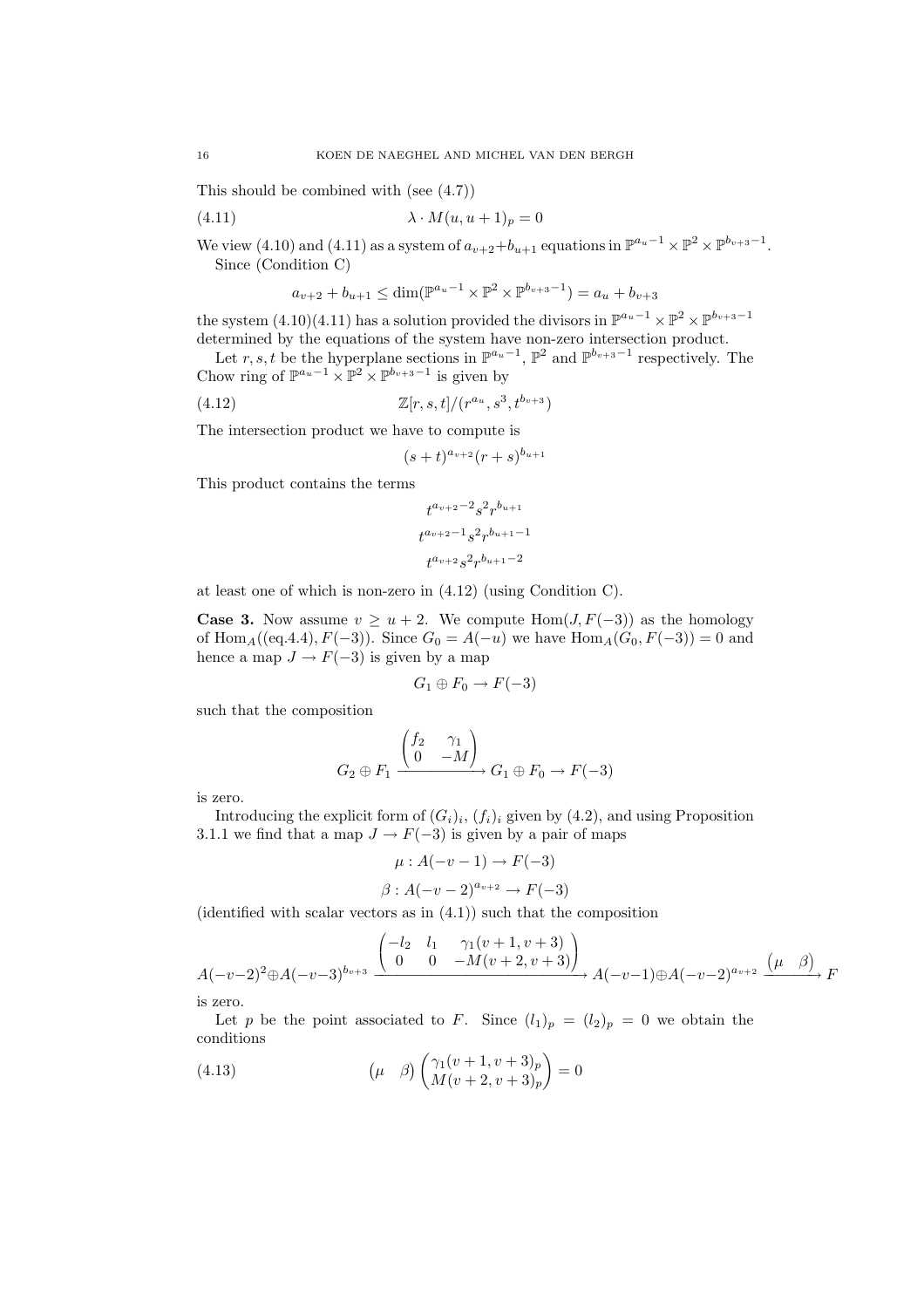To use this we have to know what  $\gamma_1(v+1, v+3)$  is. From the commutative diagram (4.3) we obtain the identity

$$
\rho \cdot \gamma_1(v+1, v+3) = \lambda \cdot M(u, v+3)
$$

where  $\lambda = \gamma_0(u, u)$ . Evaluation in p yields

$$
\gamma_1(v+1,v+3)_p = \lambda \cdot M(u,v+3)_p
$$

so that (4.13) is equivalent to

$$
(\mu \quad \beta) \begin{pmatrix} \lambda \cdot M(u, v+3)_p \\ M(v+2, v+3)_p \end{pmatrix} = 0
$$

Now  $\left(\frac{\lambda \cdot M(u, v+3)_p}{M(u+2, v+3)}\right)$  $M(v+2,v+3)_p$ is a  $(a_{v+2} + 1) \times b_{v+3}$  matrix. Since  $b_{v+3} < a_{v+2} + 1$ (Proposition 3.1.1) we would expect (4.13) to have  $a_{v+2} + 1 - b_{v+3}$  independent solutions. To have more,  $\begin{pmatrix} \lambda \cdot M(u, v+3)_p \\ M(u, v, 3, w, 3) \end{pmatrix}$  $M(v+2,v+3)_p$  has to have non-maximal rank. I.e. there should be a non-zero solution to the equation

$$
\begin{pmatrix} \lambda \cdot M(u, v+3)_p \\ M(v+2, v+3)_p \end{pmatrix} \cdot \delta = 0
$$

which may be broken up into two sets of equations

(4.14) 
$$
\lambda \cdot M(u, v+3)_p \cdot \delta = 0
$$

(4.15) 
$$
M(v+2, v+3)_p \cdot \delta = 0
$$

and we also still have

$$
(4.16)\qquad \qquad \lambda \cdot M(u, u+1)_p = 0
$$

We view  $(4.14)(4.15)$  and  $(4.16)$  as a system of  $1 + a_{v+2} + b_{u+1}$  equations in the variety  $\mathbb{P}^{a_u-1} \times \mathbb{P}^2 \times \mathbb{P}^{b_{v+3}-1}$ . Since (Condition C)

$$
1 + a_{v+2} + b_{u+1} = \dim(\mathbb{P}^{a_u - 1} \times \mathbb{P}^2 \times \mathbb{P}^{b_{v+3} - 1}) = a_u + b_{v+3}
$$

the existence of a solution can be decided numerically. The intersection product we have to compute is

$$
(r+s+t)(s+t)^{a_{v+2}}(r+s)^{b_{u+1}}
$$

This product contains the term

$$
s^2t^{a_{v+2}-1}r^{b_{u+1}}\\
$$

which is non-zero in the Chow ring (using Condition C).  $\Box$ 

4.5. Estimating the dimension of  $\text{Ext}^1_{\hat{A}}(\hat{J},\hat{J})$ . In this section we prove the following result.

**Proposition 4.5.1.** Assume that Condition C holds. Let  $I \in H_{\varphi}$  be generic and let J be as in Condition D. Then

(4.17) 
$$
\dim_k \text{Ext}^1_{\hat{A}}(\hat{J}, \hat{J}) \leq \begin{cases} \dim H_{\varphi} + a_u - 1 & \text{if } v = u \\ \dim H_{\varphi} + a_u + 1 - b_{u+1} & \text{if } v \geq u + 1 \end{cases}
$$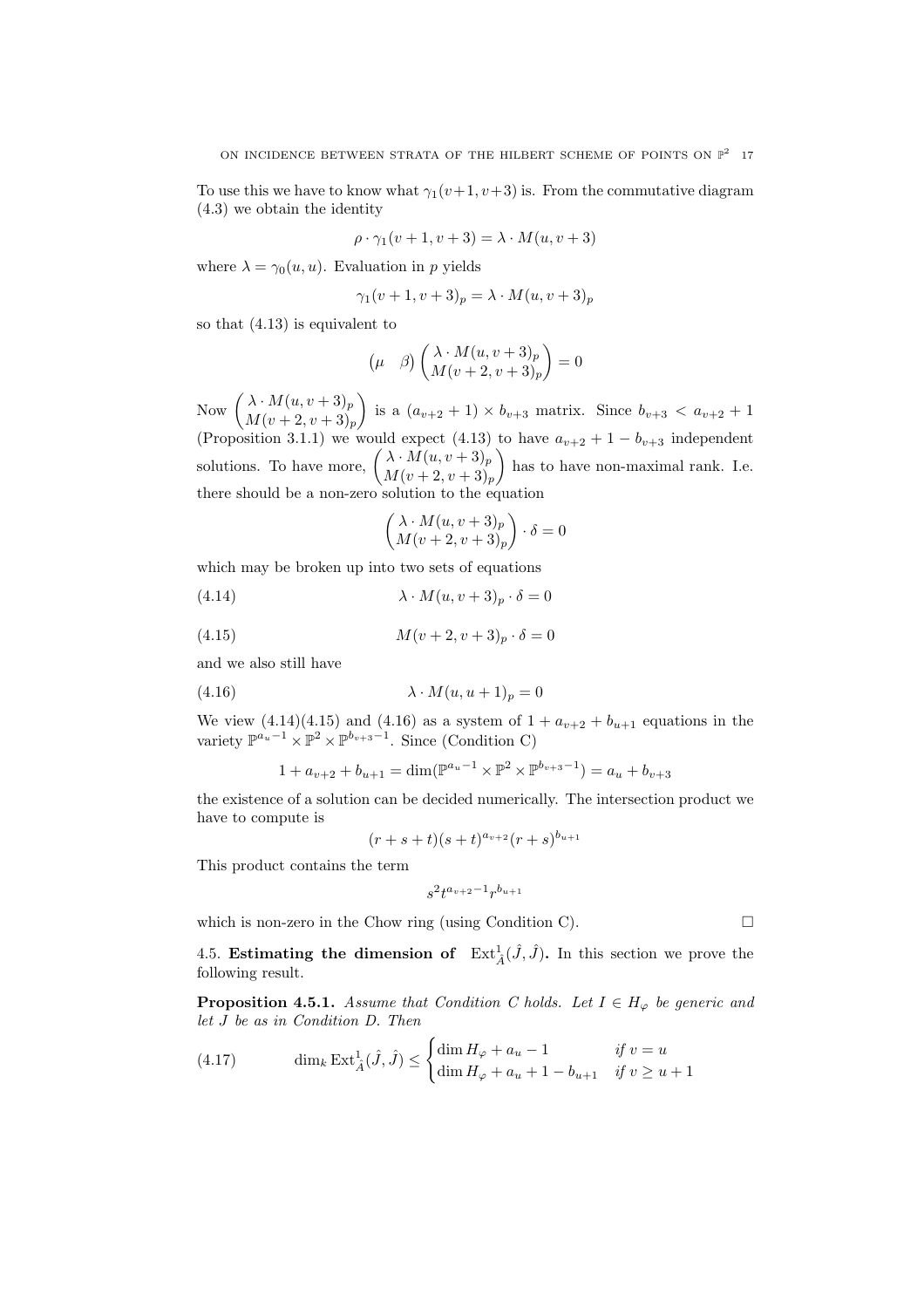*Proof.* It has been shown in [7] that  $H_{\varphi}$  is the moduli-space of ideals in A of projective dimension one which have Hilbert series  $\varphi$ . Let  $\tilde{I} \subset A_{H_{\varphi}}$  be the corresponding universal bundle. Let M be the moduli-space of pairs  $(J, I)$  such that  $I \in H_{\varphi}$  and  $h_I = \psi$ . To show that M exists on may realize it as a closed subscheme of

$$
\underline{\operatorname{Proj}} S_{H_{\varphi}}(\tilde{I}_u \oplus \cdots \oplus \tilde{I}_v)
$$

Sending  $(J, I)$  to I defines a map  $q : \mathcal{M} \to H_{\varphi}$ . We have an exact sequence

(4.18) 
$$
0 \to T_{(J,I)}q^{-1}I \to T_{(J,I)}\mathcal{M} \to T_I H_{\varphi}
$$

Assume now that I is generic and put  $\mathcal{V} = q^{-1}I$  as above. By Proposition 4.3.1 we know that  $V$  is smooth. Hence

$$
\dim T_{(J,I)}\mathcal{M} \le \dim \mathcal{V} + \dim H_{\varphi}
$$

Applying Proposition 4.3.1 again, it follows that for I generic the dimension of  $T_{(J,I)}\mathcal{M}$  is bounded by the right hand side of (4.17).

Since  $\text{Ext}_{\hat{A}}^1(\hat{J}, \hat{J})$  is the tangent space of M at  $(J, I)$  for  $\hat{J} = (J \ I)$  this finishes the proof.  $\Box$ 

Remark 4.5.2. It is not hard to see that (4.17) is actually an equality. This follows from the easily proved fact that the map  $q$  is generically smooth.

4.6. Tying things together. Combining the results of the previous two sections we see that if Condition C holds we have for a suitable choice of J

$$
\dim_k \operatorname{Ext}^1_A(J, J) - \dim_k \operatorname{Ext}^1_{\hat{A}}(\hat{J}, \hat{J}) \ge \begin{cases} \dim H_{\psi} - \dim H_{\varphi} + a_{v+3} - a_u + 1 & \text{if } v = u \\ \dim H_{\psi} - \dim H_{\varphi} + a_{v+2} - b_{v+3} - a_u + b_{u+1} & \text{if } v = u + 1 \\ \dim H_{\psi} - \dim H_{\varphi} + a_{v+2} - b_{v+3} - a_u + b_{u+1} + 1 & \text{if } v \ge u + 2 \end{cases}
$$

We may combine this with Proposition 3.2.1 which works out as (using Proposition 3.1.1)

$$
\dim H_{\psi} - \dim H_{\varphi} = \begin{cases} a_u + b_{v+3} - 1 & \text{if } v = u \\ a_u - b_{u+1} - a_{v+2} + b_{v+3} + 1 & \text{if } v = u + 1 \\ a_u - b_{u+1} - a_{v+2} + b_{v+3} & \text{if } v \ge u + 2 \end{cases}
$$

We then obtain

$$
\dim_k \operatorname{Ext}_A^1(J, J) - \dim_k \operatorname{Ext}_A^1(\hat{J}, \hat{J}) \ge \begin{cases} b_{v+3} & \text{if } v = u \\ 1 & \text{if } v \ge u+1 \end{cases}
$$

Hence in all cases we obtain a strictly positive result. This finishes the proof that Condition C implies Condition D.

Remark 4.6.1. As in Remark 3.4.1 it is possible to prove directly the converse implication  $D \Rightarrow C$ .

## 5. THE IMPLICATION  $D \Rightarrow A$

In this section  $(\varphi, \psi)$  will have the same meaning as in §3 and we also keep the associated notations. We assume that Condition D holds. Let  $I$  be a graded ideal corresponding to a generic point in  $H_{\varphi}$ . According to Condition D there exists an ideal  $J \subset I$  with  $h_J = \psi$  such that there is an  $\eta \in \text{Ext}^1_A(J, J)$  which is not in the image of  $\text{Ext}^1_{\hat{A}}(\hat{J}, \hat{J}).$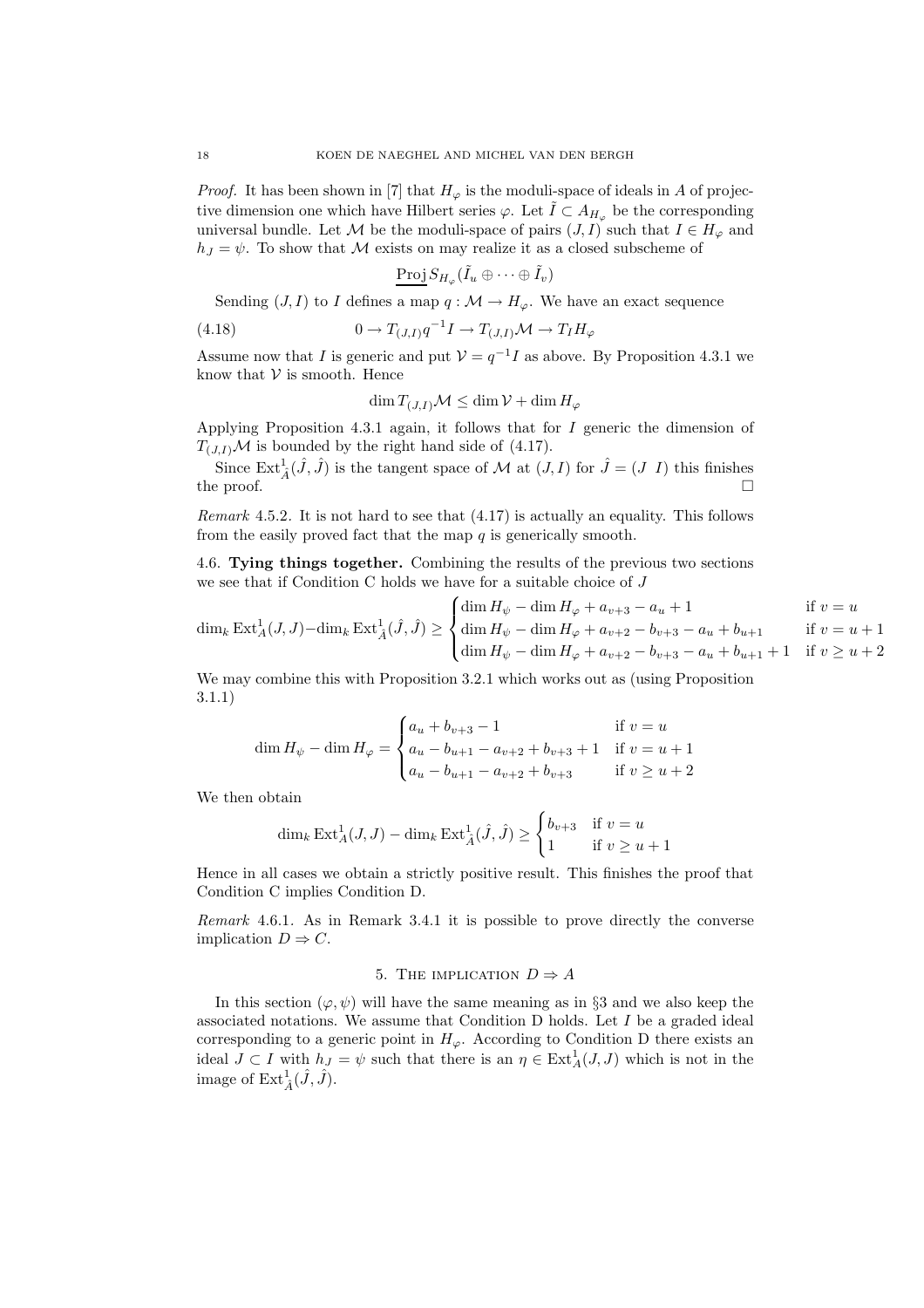We identify  $\eta$  with a one parameter deformation  $J'$  of  $J$ . I.e.  $J'$  is a flat  $A[\epsilon]$ module where  $\epsilon^2 = 0$  such that  $J' \otimes_{k[\epsilon]} k \cong J$  and such that the short exact sequence

$$
0\to J\xrightarrow{\epsilon\cdot} J'\to J\to 0
$$

corresponds to  $\eta$ .

In  $\S4.2$  we have written J as the homology of a complex. It follows for example from (the dual version of) [14, Thm 3.9], or directly, that  $J'$  is the homology of a complex of the form

$$
(5.1)
$$

$$
0 \to G_3[\epsilon] \xrightarrow{\begin{pmatrix} f'_3 \\ P\epsilon \end{pmatrix}} G_2[\epsilon] \oplus F_1[\epsilon] \xrightarrow{\begin{pmatrix} f'_2 & \gamma'_1 \\ Q\epsilon & -M' \end{pmatrix}} G_1[\epsilon] \oplus F_0[\epsilon] \xrightarrow{(f'_1 \quad \gamma'_0)} G_0[\epsilon] \to 0
$$

where for a matrix U over A, U' means a lift of U to  $A[\epsilon]$ . Recall that  $G_3 =$  $A(-v-3).$ 

**Lemma 5.1.** We have  $P(v+3, v+3) \neq 0$ .

*Proof.* Assume on the contrary  $P(v+3, v+3) = 0$ . Using Proposition 3.1.1 it follows that P has its image in  $F_{11} = \bigoplus_{j \le u+1} A(-j)^{b_j}$ .

The fact that (5.1) is a complex implies that  $Qf_3 = MP$ . Thus we have a commutative diagram

$$
0 \longrightarrow G_3 \xrightarrow{f_3} G_2 \xrightarrow{f_2} G_1 \xrightarrow{f_1} G_0
$$
  
\n
$$
P_1 \downarrow \qquad \qquad Q
$$
  
\n
$$
F_{11} \xrightarrow{M_{11}} F_0
$$
  
\n
$$
P_2 \downarrow \qquad \qquad \parallel
$$
  
\n
$$
F_1 \xrightarrow{M} F_0
$$

where  $P_2$  is the inclusion and  $M_{11} = MP_2$ ,  $P = P_2P_1$ . Put

$$
D = \mathrm{coker}(F_{11} \to F_1)
$$

Then  $(P_1, Q)$  represents an element of  $\text{Ext}^2_A(F, D) = \text{Ext}^1_A(D, F(-3))^* = 0$ , where the last equality is for degree reasons.

It follows that there exist maps

$$
R: G_1 \to F_0
$$

$$
T_1: G_2 \to F_{11}
$$

such that

$$
Q = Rf_2 + M_{11}T_1
$$
  

$$
P_1 = T_1f_3
$$

Putting  $T = P_2T_1$  we obtain

$$
Q = Rf_2 + MT
$$

$$
P = Tf_3
$$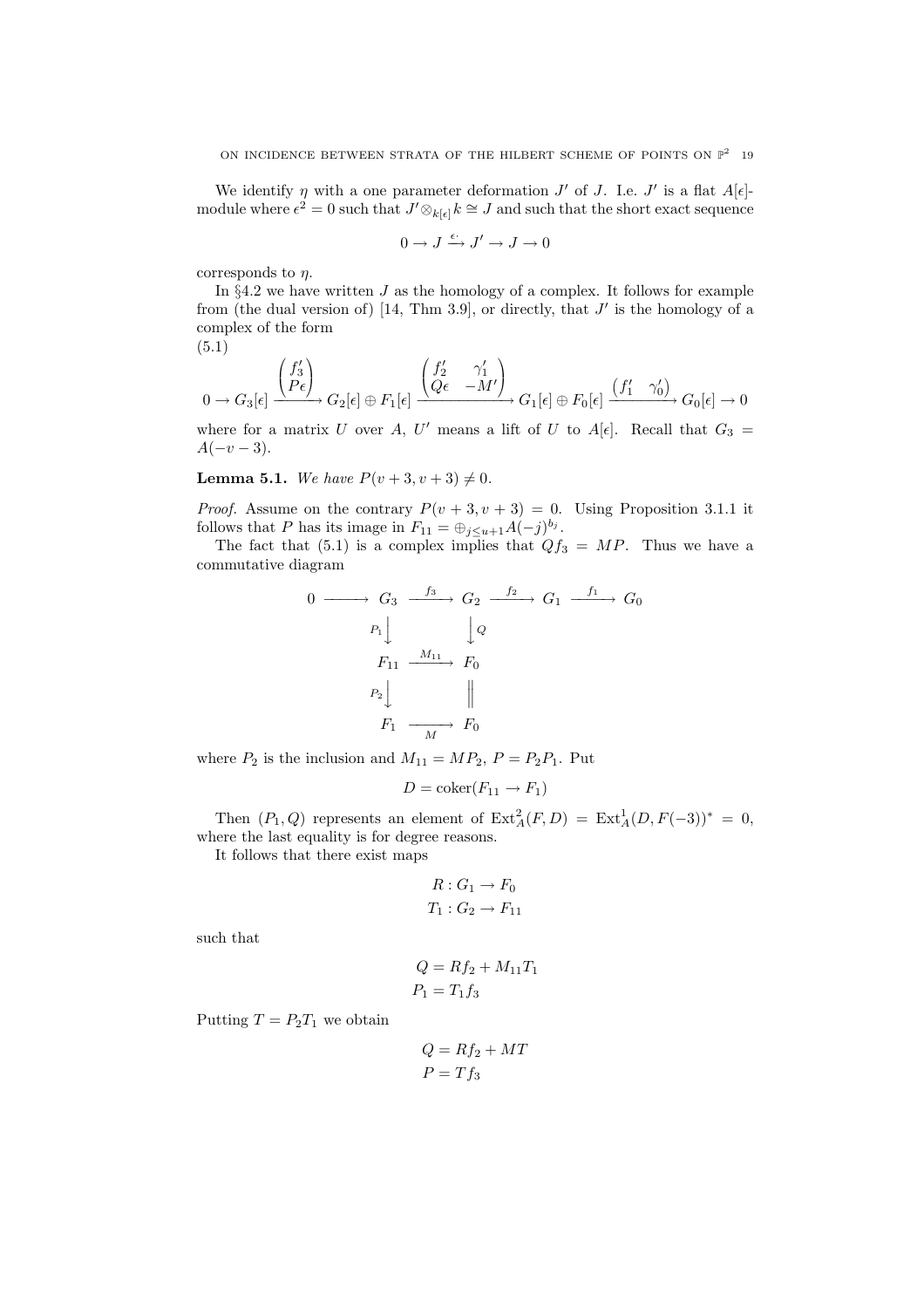We can now construct the following lifting of the commutative diagram  $(4.5)$ :

$$
0 \longrightarrow G_{3}[\epsilon] \xrightarrow{\begin{pmatrix} f'_{3} \\ P\epsilon \end{pmatrix}} G_{2}[\epsilon] \oplus F_{1}[\epsilon] \xrightarrow{\begin{pmatrix} f'_{2} & \gamma'_{1} \\ Q\epsilon & -M' \end{pmatrix}} G_{1}[\epsilon] \oplus F_{0}[\epsilon] \xrightarrow{\begin{pmatrix} f'_{1} & \gamma'_{0} \end{pmatrix}} G_{0}[\epsilon] \longrightarrow 0
$$
  

$$
(T\epsilon - 1) \downarrow \qquad \qquad \downarrow \quad (-R\epsilon - 1)
$$
  

$$
0 \longrightarrow F_{1}[\epsilon] \longrightarrow H' + R\gamma_{1}\epsilon \longrightarrow F_{0}[\epsilon] \longrightarrow 0
$$

Taking homology we see that there is a first order deformation  $I'$  of  $I$  together with a lift of the inclusion  $J \to I$  to a map  $J' \to I'$ . But this contradicts the assumption that  $\eta$  is not in the image of  $\text{Ext}^1_{\hat{A}}(\hat{J}, \hat{J}).$ 

In particular, Lemmma 5.1 implies that  $b_v + 3 \neq 0$ . It will now be convenient to rearrange (5.1). Using the previous lemma and the fact that the rightmost map in  $(5.1)$  is split it follows that  $J'$  has a free resolution of the form

$$
0 \to G_3[\epsilon] \xrightarrow{\begin{pmatrix} \epsilon \\ \alpha_0 + \alpha_1 \epsilon \end{pmatrix}} G_3[\epsilon] \oplus H_1[\epsilon] \xrightarrow{\begin{pmatrix} \beta_0 + \beta_1 \epsilon & \delta_0 + \delta_1 \epsilon \end{pmatrix}} H_0[\epsilon] \to J' \to 0
$$

which leads to the following equations

$$
\delta_0 \alpha_0 = 0
$$

$$
\beta_0 + \delta_1 \alpha_0 + \delta_0 \alpha_1 = 0
$$

Using these equations we can construct the following complex  $C_t$  over  $A[t]$ 

$$
0 \to G_3[t] \xrightarrow{\begin{pmatrix} t \\ \alpha_0 + \alpha_1 t \end{pmatrix}} G_3[t] \oplus H_1[t] \xrightarrow{\begin{pmatrix} \beta_0 - \delta_1 \alpha_1 t & \delta_0 + \delta_1 t \end{pmatrix}} H_0[t]
$$

For  $\theta \in k$  put  $C_{\theta} = C \otimes_{k[t]} k[t]/(t - \theta)$ . Clearly  $C_0$  is a resolution of J. By semicontinuity we find that for all but a finite number of  $\theta$ ,  $C_{\theta}$  is the resolution of a rank one A-module  $J_{\theta}$ . Furthermore we have  $J_0 = J$  and pd  $J_{\theta} = 1$  for  $\theta \neq 0$ .

Let  $\mathcal{J}_{\theta}$  be the rank one  $\mathcal{O}_{\mathbb{P}^2}$ -module corresponding to  $J_{\theta}$ .  $\mathcal{J}_{\theta}$  represents a point of  $H_{\psi}$ . Since  $I/J$  has finite length,  $J_0 = J$  and I define the same object in  $\text{Hilb}_n(\mathbb{P}^2)$ . Hence we have constructed a one parameter family of objects in  $\mathrm{Hilb}_n(\mathbb{P}^2)$  connecting a generic object in  $H_{\varphi}$  to an object in  $H_{\psi}$ . This shows that indeed  $H_{\varphi}$  is in the closure of  $H_{\psi}$ .

## Appendix A. Hilbert graphs

For low values of n the Hilbert graph is rather trivial. But when  $n$  becomes bigger the number of Hilbert functions increase rapidly (see Remark 1.3) and so the Hilbert graphs become more complicated. As an illustration we have included the Hilbert graph for  $n = 17$  where we used Theorem 1.5 to solve the incidence problems of length zero (the picture gives no information on more complicated incidence problems). By convention the minimal Hilbert series is on top.

The reader will notice that the Hilbert graph contains pentagons. This shows that the Hilbert graph is not catenary and also contradicts [11, Lemme 2.1.2].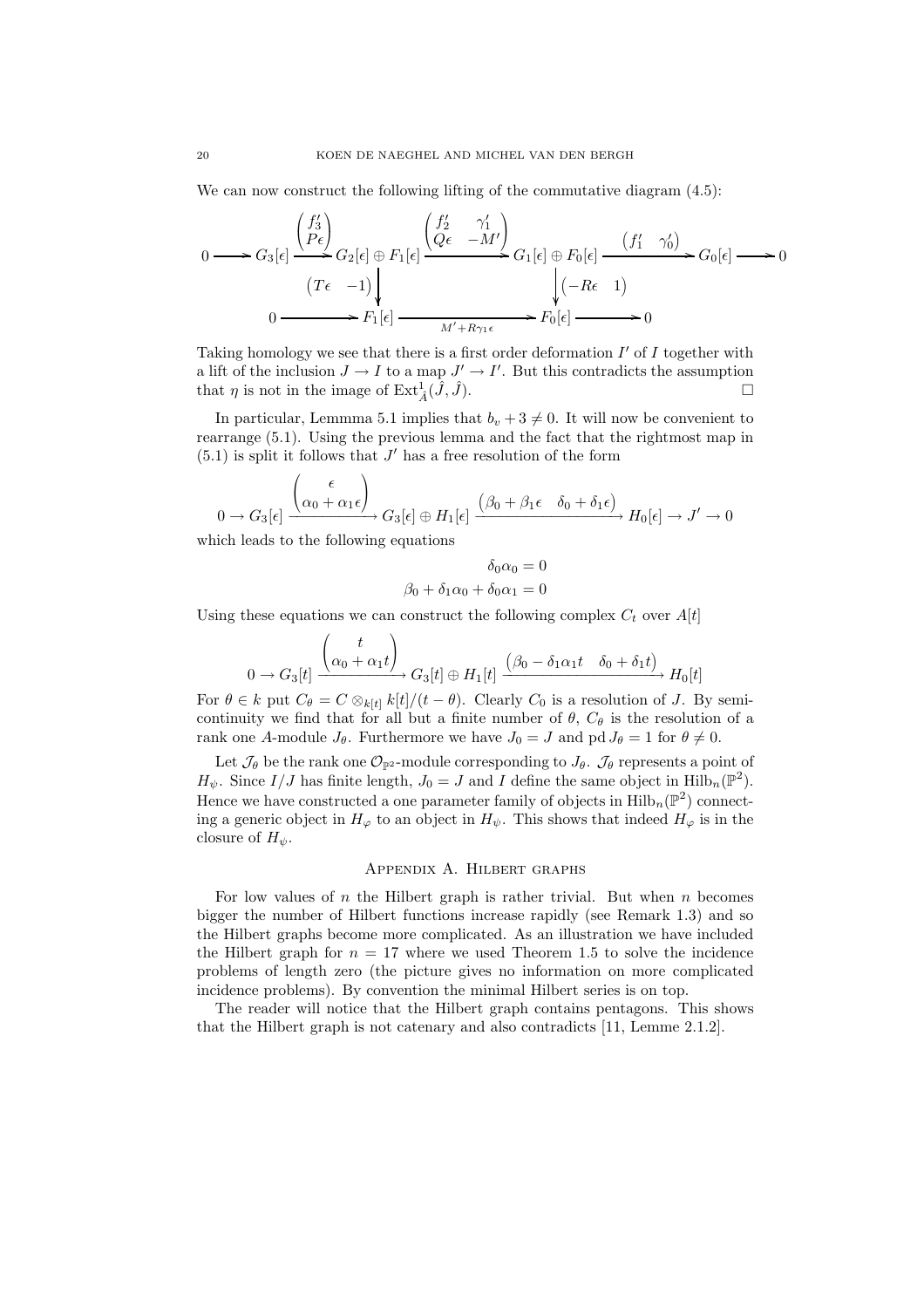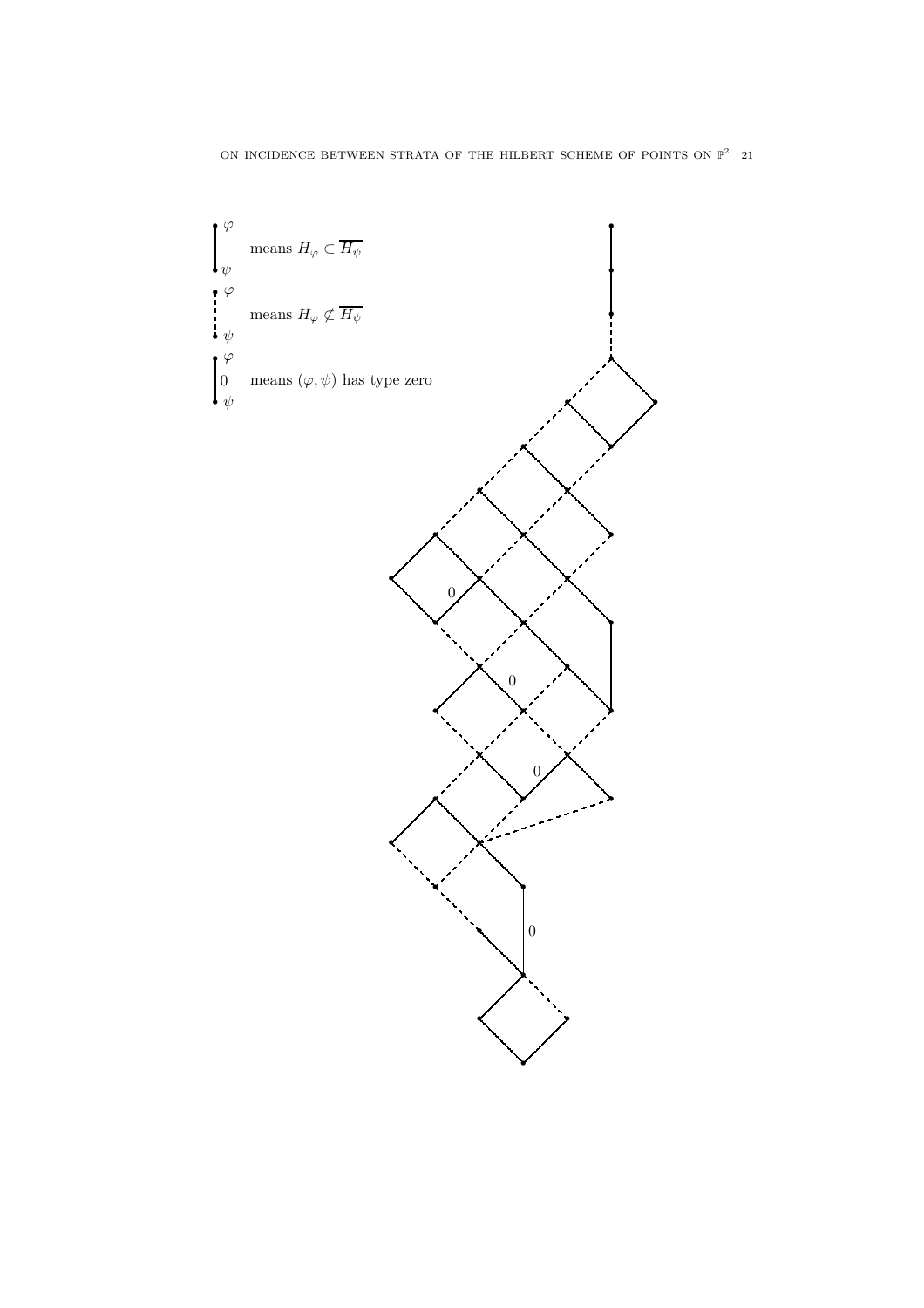## Appendix B. A visual criterion for incidence problems of length zero

In this appendix we provide a visual criterion for the three conditions in Theorem 1.5. The reader may easily check these using Condition C, Proposition 3.1.1 and (3.1). As before we let  $(\varphi, \psi)$  be a pair of Hilbert series of degree n and length zero. Then  $H_{\varphi} \subset \overline{H_{\psi}}$  if and only if the Castelnuovo diagram  $s_{\varphi}$  of  $\varphi$  has one of the following forms, where the diagram  $s_{\psi}$  is obtained by moving the upper square as indicated.